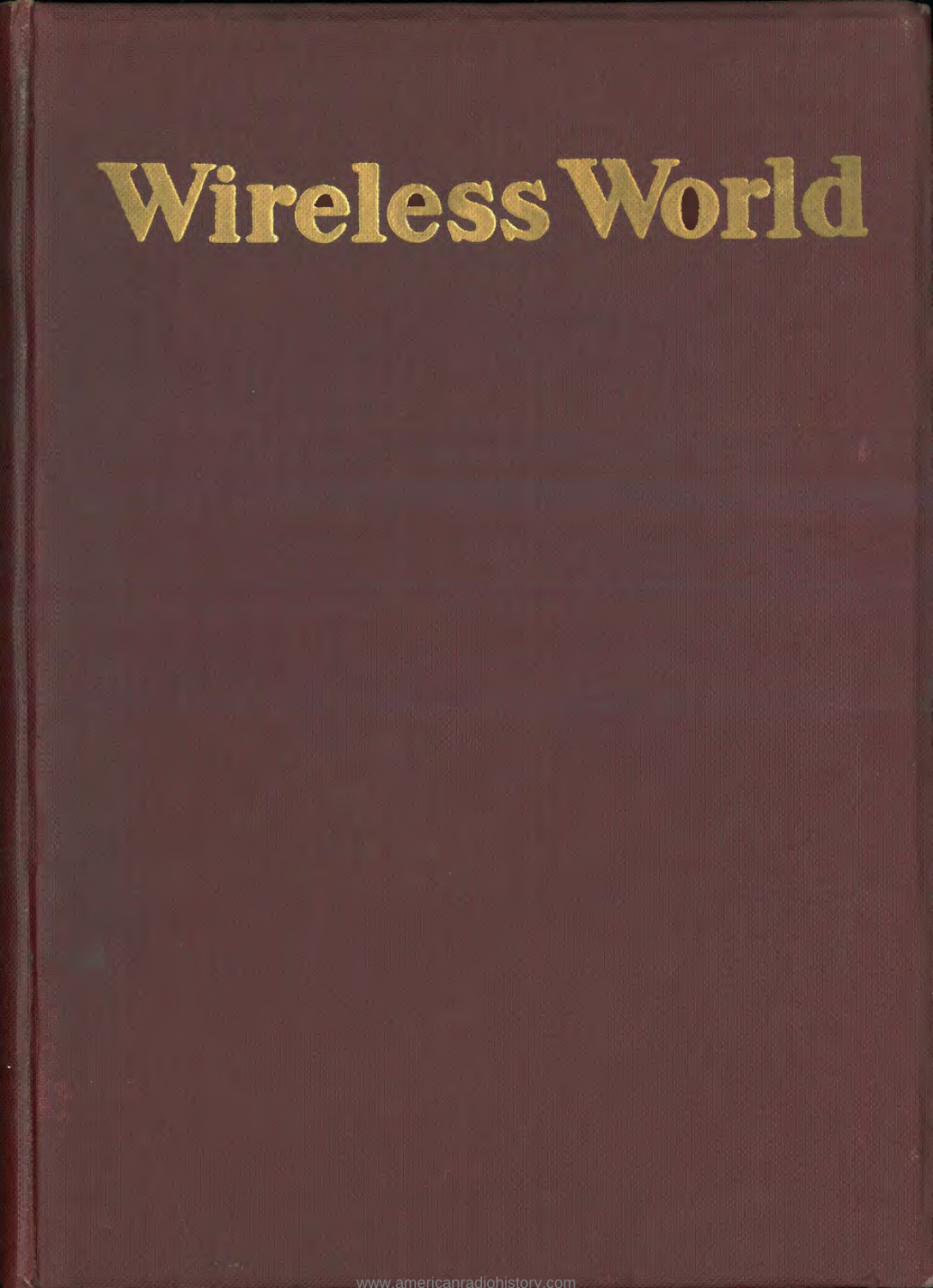## Wireless World

ELECTRONICS, RADIO, TELEVISION ELECTRONICS, RADIO, TELEVISION

*Managing Editor:* HUGH S. POCOCK, M.I.E.E. Managing Editor: HUGH S. POCOCK, m.i.e.b. *Editor :* F. L. DEVEREUX, B.sc. Editor: F. L. DEVEREUX, B.sc.

## **VOLUME 63**  VOIUME 68

## JANUARY- DECEMBER 1957 JANUARY - DECEMBER 1957

*47th YEAR OF PUBLICATION*  th YEAR OF PUBLICATION

*(All rights reserved)*  (All rights reserved)

FUBLISHED MONTHLY (4th Tuesday of preceding month) by ILIFFE & SONS I.TD., Dorset House, Stamford Street, London, S.E.1. Telephone: Waterloo 8383 (60 lines). Telegrams: "Ethaworld, Sedist, London." Annual Subscription: Home and Overseas, 21 15s, 0d. Canada and U.S.A. \$5.00. Second-class mail privileges authorised at New York. N.Y. BRANCH OFFICES: BIRMINGHAM: King Edward House, New Street, 2. Telephone: Midland 7191. COVENTRY: 8-10, Corporation Street. Telephone: Coventry 5210, GLASGOW: 26B Renfield Street, C.2. Telephone: Central 1265. MANCHESTER: 260, Deansgate, 3. Telephone: Blackfriars 4412. NEW YORK OFFICEa *U.S.A.:* Ill, Broadway, 6 *Telephone:* Digby 9-1197 OFFICEi U.S.A.: Ill, Broadway, <sup>6</sup> Telephone: Digby 9-1197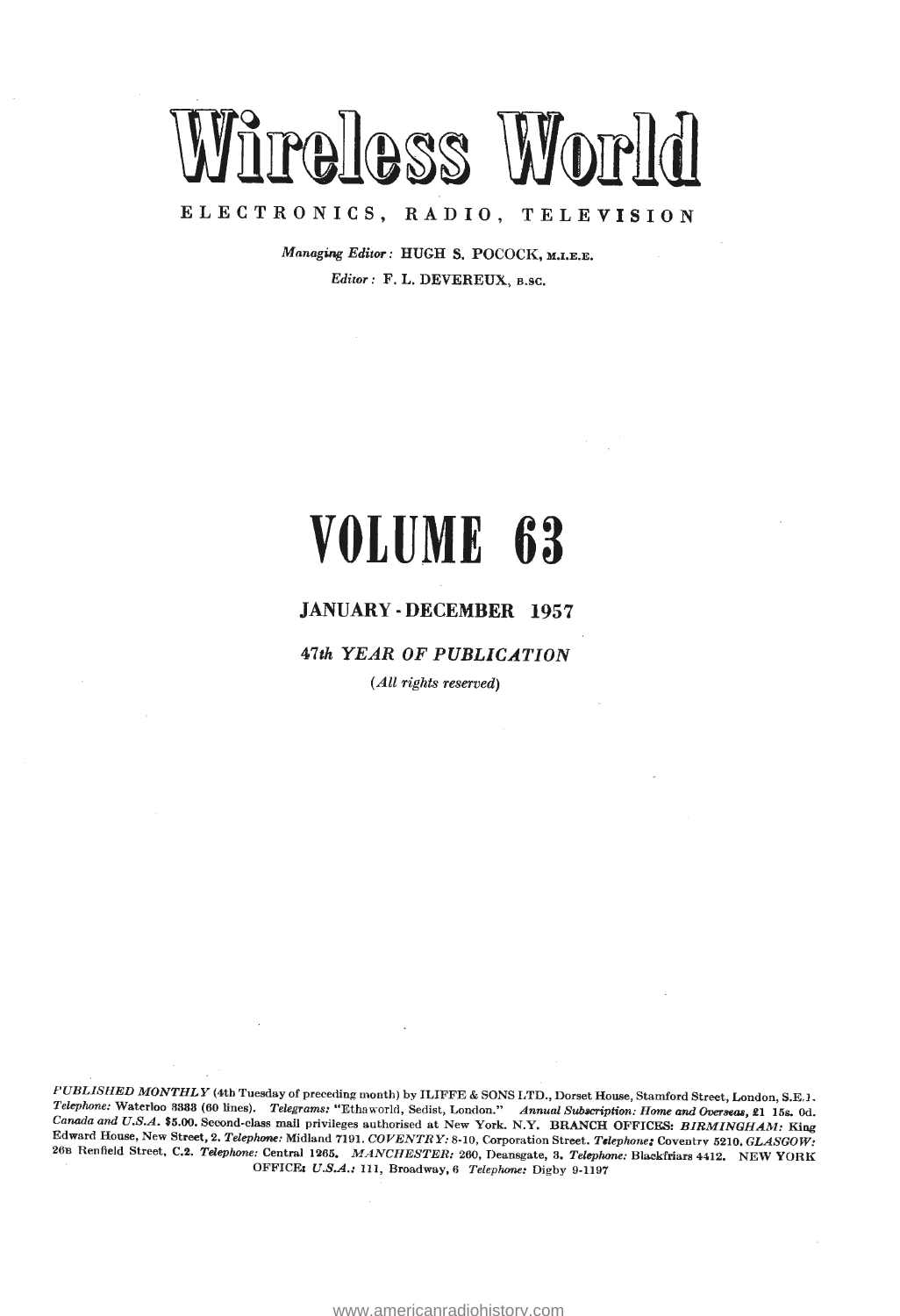## **GENERAL INDEX**  GENERAL INDEX

To facilitate reference, the month of issue as welL as the page number is given. To facilitate reference, the month of issue as well as the page number is given.

<sub>The</sub> General Index is followed by a classified Index under the headings of Aerials, Books and Publications, Circuitry,<br><sub>Comp</sub>onents, Design, Education and Training, Electronics, Manufacturers' Products, Organization, Pers Radiolocation, Sound Reproduction, Technical Notebook, Television, Test and Measurement, Transmission and Communications, and Valves and Semiconductors. tions, and Valves and Semiconductors.

References to Books and Publications. Personalities and Technical Notebook appear only in the Classified Index. References to Books and Publications<sup>s</sup> Personalities and Technical Notebook appear only in the Classified Index. · Indexes to illustrations and Authors appear on p. 10. Indexes to illustrations and Authors appear on p. 10.

- 
- $\textsf{A.C.}$  Supply Stabilization, O. E. Dzierzynski, A.C. Supply Stabilization, O. E. Dzierzynski,<br>
Acrial, Band-III Parabolic, 139 Mar.<br>
— Propagation Mismatch, R. J. Hitch-<br>
— Cock, 599 Dec.<br>
— Cock, 599 Dec.<br>
— "Unex " Band I Television, 281 June<br>
Aerials, Whip, 139 Mar.<br>
- Acrial, Band-III Parabolic, 139 Mar.<br>—— Propagation Mismatch, R. J. Hitch-<br>cock, 599 Dec.<br>——, "Unex" Band I Television, 281 June<br>Airiborne Doppler Navigation, G. E. Beck,
- 
- 
- 
- 225 May<br>----Weather Radar, 227 May<br>Alternative Colour TV System, E. J. Gargini,<br>361 Aug.<br>Amplifier, Design for a 50-watt, W. Ian
- Heath and G. R. Woodville, 158 Apr.;<br>
Pre-amplifier, W. Ian Heath and<br>
D. M. Leakey, 314 July; (Correction)<br>
430 Sept.<br>
--, 400-watt Audio, G. R. Woodville,<br>
543 Nov. \_ Weather Radar, <sup>227</sup> May alternative Colour TV System, E. J. Gargini, <sup>361</sup> Aug. Amplifier, Design for <sup>a</sup> 50-watt, W. Ian Heath and G. R. Woodville, <sup>158</sup> Apr.; Pre-amplifler, W, Tan Heath and D. M. Leakey, <sup>314</sup> July; {Correction) <sup>430</sup> Sept,
- Inexpensive High-Quality, P. J. Baxan-<br>dall, 108 Mar., 168 Apr.; (Letter) 177 , 400-watt Audio, G. R, Woodville, <sup>543</sup> Nov.
- dall, 108 Mar., 168 Apr.; (Letter) 177<br>Apr. Output Transformerless, 58 Feb.;<br>Correction (News) 106 Mar. ----, Inexpensive High-Quality, P. J. Baxan-<br>dall, 108 Mar., 168 Apr.; (Letter) 177<br>Amplifiers, Output Transformerless, 58 Feb.;<br>Correction (News) 106 Mar.
- 
- 
- 
- 
- 
- ----, Quantum, 212 May<br>Artificial Earth Satellites, 574 Dec.<br>Asdic, Fish-Finding, 36 Jan.<br>Atmospheric, Audio-frequency, 486 Oct.<br>Attenuators, V.H.F. Variable, B. G. Martin-<br>dill, 181 Apr.<br>Automatic Component Assembly, K. M

**B.B.C.**<br>
Band V Tests, 566 Dec.<br>
Colour Tests, Second Series (News)<br>
567 Dec. F.M. Transmitter Performance, 69

Feb.

- 
- Facts and Figures, 62 Feb.<br>Holme Moss V.H.F. Station Opened<br>(*News*) 6 Jan.<br>Research Scholarships (*News*) 568
- Dec.
- Schools Television Begins (News) 462
- 
- 
- Oct. F. Stations (News) 54 Feb.;<br>
Correction (News) 106 Mar.<br>
Band V Tests, 566 Dec.<br>
Bi-Directional F.M. Aerials, H. B. Dent,<br>
Bi-Directional F.M. Aerials, H. B. Dent,<br>
Blocking Oscillator, "Cathode Ray," 285<br>
June
- Bridge, Component Testing, C. D. Lindsay, 549 Nov. Brit.I.R.E. Convention on Automation,
- 
- 355Aug. Broadcasting, High-Quality Sound on V.H.F., G. H. Russell, 31 Jan.; (Letter) 177 Apr. 4. Quantum, 212 May<br>
Artificial Earth Satellites, 574 Dec.<br>
Aside, Fish-Finding, 36 Jan.<br>
Atmospheric, Audio-frequency, 486 Oct.<br>
Attenuators, V.H.F. Variable, B. G. Martin-<br>
dill, 181 Apr.<br>
Automatic Component Assembly,
- 
- **CALCULATOR, "**Nearest Approach," A. L. P. Milwright, 475 Oct.<br>Calibrated D.C. Oscilloscope, B. Pearce, 539
- 
- 
- 
- 
- Calibrated D.C. Oscilloscope, B. Pearce, 539<br>Can We Help? (*Editorial*) 303 July<br>Cascode Characteristics, W. Grant, 33 Jan.<br>Cathode Follower Circuits, Multi-Valve,<br>Cathode Follower Circuits, Multi-Valve,<br>"CATHODE RAY" ARTI Potential, 393 Aug.<br>Scientific Theories, 503 Oct.<br>Series or Parallel? 133 Mar. **CALCULATOR,** "Nearest Approach," A.<br>
L.P. Milwight, 475 Oct.<br>
L.P. Milwight, 475 Oct.<br>
Nov.<br>
Nov. Head D.C. Oscilloscope, B. Pearce, 539<br>
Can We Help? (*Editorial*) 303 July<br>
Cascode Characteristics, W. Grant, 33 Jan.<br>
C
	-
	- Superconductivity, 326 July<br>Time Constants, 218 May<br>Transistor Graphical Symbols, 194
	-
- 
- Apr. (Choke or Capacitor Input? "Cathode Ray," 589 Dec.<br>
Choosing Radar Wavelengths, R. F. Hans-<br>
ford and R. T. H. Collis, 188 Apr.<br>
Chromium Nitride Resistors, 96 Feb.<br>
Clyde Ship-to-Shore Telephone, 255 June
- Colour Fiasco (*Editorial*), 203 May<br>—— Information, N.T.S.C., E. L. C. White, 75 Feb.; (*Letters*) 118 Mar.
- 
- 
- Colour Fiasco (Editorial), 203 May --Information, N.T.S.C., E. L. C. White, 75 Feb.; (Letters) 118 Mar. --, Sequential, Again, 426 Sept. -- TV in the Doldrums, 205 May ------U.S.A., 0. G. Mayer 325 July; (Letters) 347 July, 372 Aug. ----,RCA and, (News) 256 June ----on Tape, H. R. L. Lamont, 183 —, Sequential, Again, 426 Sept.<br>
— TV in the Doldrums, 205 May<br>
(*Letters*) 347 July, 372 Aug.<br>
——, RCA and, (*News*) 256 June<br>
——, RCA and, (*News*) 256 June<br>
—— on Tape, H. R. L. Lamont, 183<br>
Apr.
- 
- Apr.<br>System, Alternative, E. J. Gargini, 361 Aug. -System, Antenative, 20. Gargini, 361 Aug.<br>Television Pitfalls (Editorial) 101 Mar.;
- tLetter) 233 May ----· Servicing in U.S.A., Jack Darr,
- 385 Aug. ----,Tubeless? 2 Jan. --Tube, Single-beam, 2 Jan. • System. Alternative, E. J. Gargini,<br>
• Television Pitfalls (*Editorial*) 101 Mar.;<br>
<u>(Letter) 233 May</u><br>
• Servicing in U.S.A., Jack Darr,<br>
<u>385</u> Aug.<br>
<u>Tubeless?</u> 2 Jan.
- 
- Communication by Induction  $(Edition)$  515
- Communications Receiver, Unconventional, Communications Receiver, Chronications, 388 Aug.<br>
Component Assembly, Automatic, K. M.<br>
McKee, 63 Feb.
- Developments, G. W. A. Dummer, 482
- Oct.
- --Testing Bridge, C. D. Lindsay, 549 Nov. Components Symposium at Malvern, 516 Nov. — Tube, Single-beam,  $2$  Jan.<br>Communication by Induction (*Editorial*) 515<br>Communication by Induction (*Editorial*) 515<br>Communications Receiver, Unconventional,<br>Component Assembly, Automatic, K. M.<br>The McKee, 63 Feb.<br>— De
- 
- 
- Copyright Anomaly (Editorial) 403 Sept.
- 
- **D.C.** Null Detector, Sensitive, Francis Oakes<br>
and E. W. Lawson, 597 Dec.<br>
—— Oscilloscope, *C*alibrated, B. Pearce,<br>
539 Nov.
- 
- Dawn Chorus, 486 Oct.<br>Decibel Circular Slide Rule, 392 Aug*.*<br>Design for a 50-watt Amplifier, W. Ian Heath
- and G. R. Woodville, 158 Apr.<br>Diode A.M. Detector Circuits, 392 Aug.<br>Direction Finder, Automatically Tuned, 113
- 
- 
- Mar. Marchman<br>Discriminator Bandwidth, F.M., G. J.<br>Discriminators and Limiters for F.M.<br>Discriminators and Limiters for F.M.<br>Receivers, G. G. Johnstone, 8 Jan.,<br>70 Feb., 124 Mar; (Letter) 177 Apr.,<br>235 May, 275 June, 378 A
- 
- Lazenby, 435 Sep<sup>t</sup>. Doppler Navaid for Civil Aircmft, 396 Aug. --Navigation, Airborne, G. E. Beck, 225 May Drilled-Ferrite Switching Circuit., 3 Jan .
- 
- -
- **EDITORIALS:**<br>Can We Help? 303 July<br>Colour Fiasco, 203 May<br>Communication Pitfalls, 101 Mar.<br>Communication by Induction, 515

Nov. How Constant 1988<br>Copyright Anomaly, 403 Sept.<br>Editorship of Wireless World, 203 May<br>Electronics on Show, 303 July<br>Electronics Up to Date, 151 Apr.<br>Endurance Test, 353 Aug.<br>European Radio Industry, 403 Sept.<br>Guarantee Information Theory and Broadcasting, 1 Jan. Off the Record, 253 June Pioneer Experiment, 565 Dec. Radio Milestones, 51 Feb. Truer Than the Truth, 151 Apr. Twenty-one Years, 565 Dec. Valves in the Limelight, 101 Mar. **D.C.** Null Detector, Sensitive, Francis Oakes<br>  $\frac{1}{2}$ . Null Detector, Sensitive, Francis Oakes<br>  $\frac{1}{2}$ . Oscilloscope, Calibrated, B. Pearce,<br>
Dawn Chorus, 486 Oct.<br>
Decibel Circular Side Rule, 392 Aug.<br>
Decibel Cir

- 
- Electroluminescence, D. W. G. Ballentyne, 128 Mar.
- Electronic Fruit Machine, G. L. Swaffield,<br>--- Aeading, 173 Apr.<br>---- Reading, 173 Apr.<br>---- Telephone Exchange, 490 Oct.
	- - **3**  3

<www.americanradiohistory.com>

- 
- Electronics on Show (*Editorial*) 303 July -- Up to Date (*Editorial*) 353 Aug.<br>Endurance Test (*Editorial*) 353 Aug.<br>European Radio Industry (*Editorial*) 10:3<br>Sept. EXHIBITIONS:

- Autumn Audio Fair at Harrogate<br>B.S.R.A. Exhibition—List of Ex-<br>B.S.R.A. Exhibition—List of Ex-<br>hibitors (*News*) 407 Sept.; Review<br>537 Nov.
	-
	-
	-
- Farnborough Air Show, 460 Oct.<br>
French Air Show, 368 Aug.<br>
French Air Show, 368 Aug.<br>
French Components Show, 204 May<br>
French Components Show, 204 May<br>  $403$  Sept.; Review 404 Sept.<br>
1.E.A. Show, List of Exhibitors, 234<br>
M Electronics on Show (Editorial) 303 July<br>
— Up to Date (Editorial) 353 Aug.<br>
Emdurance Test (Editorial) 353 Aug.<br>
European Radio Industry (Editorial) 403<br>
EUROPEAN Attunn Audio Fair at Harrogate<br>
AKHIBITIONS:<br>
AKHIBITIONS
	-
	-
	-
	- <sup>321</sup>July R.E.C.M.F. Components Show, List of
- Exhibitors, 198 Apr., Reviews 267,<br>282, 283 June, 321 July<br>Radio Hobbies Show; (News) 518 Nov.<br>Television Society, 152 Apr.<br>Tere Moyements, Plotting, 246 May
	-

 Transmitter Performance, B.B.C., 69 Feb.<br>Ferrite Switching Circuit, 3 Jan.<br>Ferrites for F.M., T. W. G. Calvert, 505 Oct.

Fish-Finding Asdic, 36 Jan.<br>400-watt Audio Amplifier, G. R. Woodville, 543 Nov.<br>Frame Pulse Separator, H. D. Kitchin, 554<br>Fruit Machine, Electronic, G. L. Swaffield<br>Truit Machine, Electronic, G. L. Swaffield

GATED-BEAM Valve, Lawrence W.<br>
Johnson, 23 Jan.<br>
Geophysical Year, International (*Editorial*), 353 Aug.; U.K. Contribution, 193 Apr.<br>
Gramophone Conference, 297 June; (*Letter*)<br>
347 July

--Reproduction, Limiting Factors, D. A. Barlow, 228 May, 290 June; (Letters) 371 Aug., 429 Sept. --Turntable, Four-speed, 559 Nov. " Grid-Diode" Saw-Tooth Generator, T ·A. Mendes, 603 Dec. Grid-Dip Oscillator, H. B. Den<sup>t</sup> , 121 Mar. Guarantees and Goodwill (Editorial) 51 Feb.; (Letter) 120 Mar. Gyrator, Thomas Roddam, 423 Sept., 497 Oct.

**HEARING** and Seeing, Colin Cherry, 164 Apr.; (*Editorial*) 151 Apr.<br>High Definition on 405 Lines, 254 June<br>High-Power Transistor Audio Amplifiers,

High-Power Transistor Audio Amplifiers,<br>
Eg Feb. 50<br>
High-Quality Sound Broadcasting, G. H.<br>
Russell, 31 Jan.; (Letter) 177 Apr.<br>
High-Remanence Tape, 46 Jan.<br>
Historic Hearing Aid, 496 Oct.<br>
Horizontal versus Vertical Res

ć,

378 Aug.

447 Sept.

--

<sup>F</sup>.M. Aerials, Bi-Directional, H. B. Dent, 534 Nov. - Discriminator Bandwidth, G. J. Phillips, Discriminator Bandwidth, G. J. Phillips,<br>571 Dec. - Limiters and Discriminators, G. G.<br>Johnstone, 8 Jan., 70 Feb., 124 Mar.,<br>(Letter) 177 Apr., 235 May, 275 June, F.M. Aerials, Bi-Directional, H. B. Dent,<br>
— Discriminator Bandwidth, G. J. Phillips,<br>
574 Nov.<br>
571 Dec.<br>
1671 Denton Bandwidth, G. J. Phillips,<br>
— Limiters and Discriminators, G. G.<br>
1676 Aug.<br>
177 Apr., 235 May, 275 Ju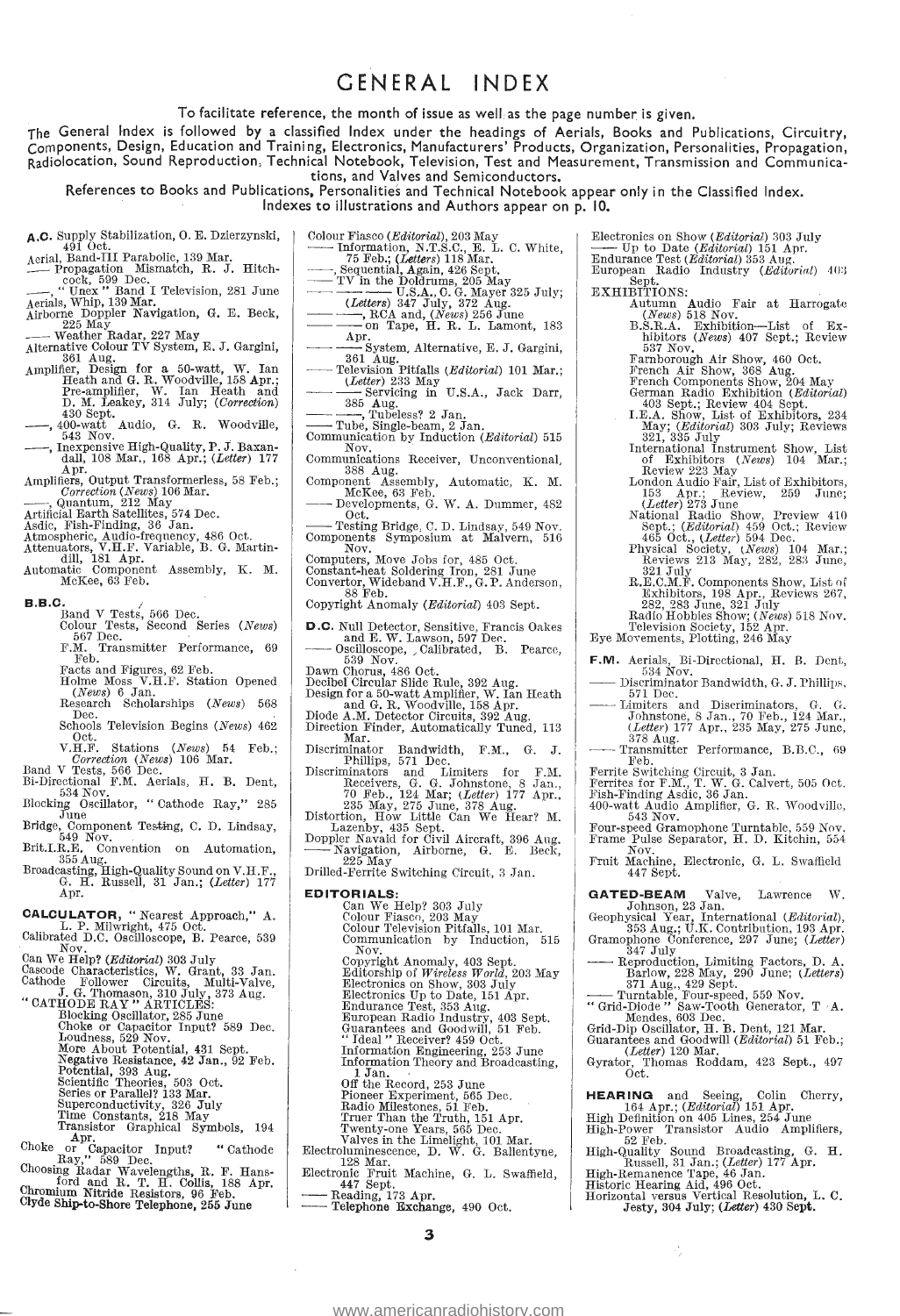- How Little Distortion Can We Hear? M.<br>Lazenby, 435 Sept.
- " **IDEAL"** Receiver? (Editorial) 459 Oct. " **IDEAL** " Receiver? (*Editorial*) 459 Oct.<br>Improved Sync Separator, Michael P.<br>Induction Heater, 533 Nov. \_ \_ \_ \_ \_ \_ \_ \_ \_ \_ \_
- Improved Sync Separator, Michael P.<br>
Induction Heater, 533 Nov.<br>
Inexpensive High-Quality Amplifier, P. J.<br>
Baxandall, 108 Mar., 168 Apr.;<br>
CLetter) 177 Apr.<br>
 Pre-Amplifier, P. J. Baxandall, 209
- 
- Inexpensive High-Quality Amplifier, P. J. Baxandall, 108 Mar., 168 Apr.; (Letter) 177 Apr.<br>
 Pre-Amplifier, P. J. Baxandall, 209 May<br>
 Pre-Amplifier, P. J. Baxandall, 209 May<br>
Information Engineering (Editorial), 253 Jun
- 
- 
- 
- 
- 
- Information Engineering (Editorial), 253 June<br>
 Theory and Broadcasting (Editorial)<br>
I Jan.; (Letters) 119 Mar.<br>
Input, Ghoke or Gapacitor? "Cathode<br>
Ray," 589 Dec.<br>
International Geophysical Year, (Editorial),<br>
Early Bes

**JOBS** for Computers, More, 485 Oct. JOBS for Computers, More, 485 Oct.

**KILOWATT** Audio System, 132 Mar. KILOWATT Audio System, 132 Mar.

- **LETTERS** TO THE EDITOR:<br>Audio Fair, D. J. Kidd, 273 June<br>—— Output Power, W. E. Dean, 177
- Apr.<br>Cleaning a File, R. F. Eagle, 430 Sept.<br>Colour Television, K. R. McAlister, G.<br>Levine, D. A. Bell, 118 Mar.; D. W.<br>Heightman, 233 May; Sidney Gould,<br>347 July; E. W. Elliot, 430 Sept.,<br>Charles J. Hirsch, 487 Oct.<br>Arria LETTRE TO THE EDIT ONE. Deal and Fig. 1, F. Eagle, 433 May, 1770 Calculum is a Fig. B. F. Eagle, 433 State, C. Levine, D. A. Bell, 118 Mar.; D. A. H. Bell, 118 Mar.; D. W. Charles May, 1971 and State C. Theorem and State
	-
	-
	-
	-
	-
	-
	-
	-
	- Sept. 16. However, 178 Apr. 16. Homonstrations, Audio, W. J. Cluff, 30 Jan.; E. Glover, 178 Apr.<br>Disc Replay Equalizers, W. H. Livy, J. D. Smith, 29 Jan.<br>Disc Replay Equalizers, W. H. Livy, J. D. Smith, 29 Jan.<br>Distortion,
	- Interference, Beat, N. F. Sheppard,<br>– 178 Apr.; W. E. Thompson, 233 May<br>Line Scan Ringing, K. E. Martin, 593

Dec.<br>Limiters and Discriminators for F.M. Limiters and Discriminators for F.M.<br>Receivers, I. B. Arguimbau, 177 Apr.<br>Loudspeakers in Parallel, G. A. Briggs,<br>M. H. Barzilay, 592 Dec.<br>Mobile Radio 25-kc/s Channelling<br>Trials, J. R. Humphreys, 372 Aug.<br>"Off the Record,

- 
- 
- 
- Sept.<br>---- Quality, E. W. Elliot, 430 Sept.<br>---- Resolution, I. G. Abelson, 430
- Sept. Projection Television, 0. V. Wadden, 430 Sept.; A. G. Tucker, 487 Oct.; 0 . V. Wadden, "Angstrom Unit", 592 Dec. Quam Ridiculum Hoc Est, W. Clarke
- 
- Riddiford, 273 June Radar Displays, K. E. Harris, 120 Mar.
- Receiver Design, Economy in, Ian<br>
Leslie, 82 Feb.<br>
Scale Distortion, Stanley May,<br>
M.G.L., 30 Jan.; Percy Wilson,<br>
118 Mar.; Alan Douglas, 178 Apr.<br>
Services Charges, Maurice Sokel, 372
- 
- Aug. Short-circuited Turn, Thomas Rod-
- dam, 274 June Spare Parts, "Technician", 81 Feb.
- Letters to the Editor (contd.) Stereophonic Broadcasting, H.A.V., <sup>177</sup>Apr. Supply Voltage, A. R. Turpin, <sup>82</sup>
	- Supply<sup>-</sup><br>Feb.
		- Symbols and Nomenclature, B. M. Hardisty, John R. Greenwood, 273 June
		-
		- Tape Amplifier Design, Arieh F. Fischmann, 81 Feb. Television Coverage, T. Payne, 273 June; D. C. Bond, 347 July --Interference, L. W. Turner, 119
		-
		-
		-
		- Mar.<br>Transformer Turns Ratio, John R.<br>Transform oscillator Stability, L. P.<br>Transform Coscillator Stability, L. P.<br>Morgan, M. G. Scroggie, 487 Oct.<br>—— R. F. Amplifiers, A. R. Booth-<br>royd, A. R. Molozzi and D. F.<br>Page, 82 F
	- Ultra-Linear Circuit, Ted Powell, 30
	-
	-
- Jan. About "Agenda"? [ED.],<br>
"Cathode Ray", 82 Feb.; "Free<br>
Grid", 119 Mar.<br>
"Cathode Ray", 82 Feb.; "Free<br>
Grid", 119 Mar.<br>
Alchurch, 594 Dec.<br>
Licence Figures, 6 Jan. 462 Feb., 106 Mar., 156 Apr., 206 May, 256 June, 307<br> Letters to the Editor (contd.)<br>
Stepeophonic Bondcasting, H.A.V.,<br>
Stepeophonic Broadcasting, H.A.V.,<br>
Stepeophonic Broadcasting, H.A.V.,<br>
Stepeophonic Broadcasting, H.A.V.,<br>
Stephends and Nonenclature, B. M.<br>
Hardisty, J
- 
- 
- 
- Loudness, "Cathode Ray", 529 Nov.;<br>(*Unbiased*) 614 Dec.<br>Loudspeakers in Parallel, J. Meir, 479 Oct.;<br>(*Letters*) 592 Dec.
- 

**MARINE** Radar Track Indicator, 330 July Transmitter, 139 Mar.<br>Maritime V.H.F. Radio, Capt. F. J. Wylie, 175 Apr.<br>Measurement of Phase Difference, Sqn. Ldr. G. de Vismc, 581 Dec.<br>Memory Circuit, New, 320 July

- 
- 
- 
- 
- **MARINE** Radar Track Indicator, 330 July<br>
 Transmitter, 139 Mar.<br>
Maritime V.H.F. Radio, Capt. F. J. Wylie,<br>
Maritime V.H.F. Radio, Capt. F. J. Wylie,<br>
Measurement of Phase Difference, Sqn. Ldr.<br>
(G. de Visme, 581 Dec.,<br> Memory Circuit, New, 320 July<br>Miestones in Radio (Editorial) 51 Feb.<br>Ministenes in Radio (Editorial) 51 Feb.<br>Miniature Toggle Switch, 281 June<br>Mismatch, Aerial/Propagation, R. J. Hitch-<br>cock, 599 Dec.<br>Modern Thermionic Cat
- 
- 
- Modernizing T.R.F. Television Receivers,<br>
P. F. Cundy, 27 Jan.<br>
Monitoring Sound on Picture Tube, J. R.<br>
Greenwood, 140 Mar.<br>
More About Potential, "Cathode Ray",<br>
Mullard Radio Astronomy Observatory, 477
- Mullard Radio Astronomy Observatory, 477<br>Oct.
- Multi-Valve Cathode Follower Circuits, J. G. Thomason, 310 July, 373 Aug.
- 
- **" NEAREST Approach** " Calculator, A. Negative Resistance, "Cathode Ray", 42<br>Negative Resistance, "Cathode Ray", 42<br>Jan., 92 Feb.<br>New Memory Circuit, 320 July
- NEWS (General):
- Amateurs and I.G.Y., 307 July ----TV Interference, 54 Feb. Autumn Audio Fair Exhibition, 518 " NEAREST Approach " Calculator, A.<br>
I. P. Milwright, 475 Oct.<br>
The Eaststance, "Cathode Ray", 42<br>
Jan., 92 Feb.<br>
Jan., 92 Feb.<br>
New Memory Circuit, 320 July<br>
NEWS (General):  $\overline{AB}$  And I.G. Y., 307 July<br>  $\overline{AB}$  Milwr
	- Nov. Awards to Authors, 103 Mar., 153
	-
	- Apr.<br>Brit. J.R.E. Awards, 463 Oct.<br>Colour Television Demonstrated to<br>M.P.s, 104 Mar.
	- Computing Service by the Battelle Institute, 56 Feb. Educational Wallchart, Classification of Electronic Tubes, 308 July F.M. Broadcasting Stations in U.S.A.,
	-
	-
	- 409 Sept. 1<br>Honours, 54 Feb., 307 July, 359 Aug.<br>I.E.E. Faraday Medallist: Sir Gordon<br>Radley, 567 Dec.<br>—— Premiums, 357 Aug.
		-

<www.americanradiohistory.com>

News (General) (contd.) I.T.A. Black Rill Station Opened, 408 Sept. Schools Television Begins, 462 Oct. News (General) (contd.)<br>
I.T.A. Black Hill Station Opened, 408<br>
Sept.<br>
— Schools Television Begins, 462<br>
Oct.<br>
Induction Communication Licence,<br>
518 Nov., (Correction) 569 Dec.<br>
International Resording 567 Dec.<br>
Internatio

- 
- International Recording Contest Win-<br> ners, 154 Apr.<br>Licence Revenue, 307 July<br>Licences for Radio-Controlled Models,
- 
- 
- 408 Sept. Long Distance Television Reception, 206 May Marine Radar Training, 206 May Medical Electronics Centre Planned,
- ners, 154 Apr.<br>Licence Revenue, 307 July<br>Licences for Radio-Controlled Models,<br>108 Sept.<br>108 Distance Television Reception,<br>206 May<br>Medical Electronics Center Planned,<br>Medical Electronics Center Planned,<br>357 Aug.<br>2001 Badi
- 357 Aug. Mobile Radio Licences, 518 Nov. ----, Pye Narrow-channel, 105
- 
- Mar. 25-kc/s Channelling, 256<br>June; (Letter) 372 Aug.<br>Monopolies Report on Valves and<br>C.R. Tubes, 105 Mar.<br>News in Morse, 4 Jan.<br>Oscillator Radiation Limits Adopted<br>by B.R.E.M.A., 154 Apr.<br>Radio Research Station New Buildi Mar. 25-be/s Channelling, 256<br>
Jume;  $25$ -be/s Channelling, 256<br>
Jume;  $25$ -be/s Channelling, 256<br>
Monopoldes Report and Norse and November Reports and Norse and Norse 1 Mar. 21 and Norse 4 Jan.<br>
Securitor Radiation Limit
	-
	-
	-
	-
	-
	-
- Schools Television: Approved Re-ceivers, 182 Apr. ----Begins, 462 Oct. Southern I.T.A. Station, 280 June T.E.M.A. Awards, 568 Dec. Tape Recording Patents; Licensing Agreements, 54 Feb. Television Duty, 206 May --Society l'remiums, 256 June Valves and C.R. Tube Trading Res-trictions, 462 Oct. NEWS (Industrial) A.R Metal Products Acquired by Gas Purification Co., 248 May Cosmocord Acquired by Pena Copper Mines, 454 Sept. Elliott Bros., and Associated Auto-mation Group Merged, 454 Sept.

Expert Gramophones Acquired by<br>
Wolsey Electronics, 454 Sept.<br>
Export Figures, 104 Mar., 256 June,<br>
407 Sept.<br>
Ferranti Radio and Television Formed,<br>
107 Mar.<br>
H.M.V. and Marconiphone Marketing<br>
H.M.V. and Marconiphone Mar

Aug. Simon Equipment Acquired by Har-land Engineering Co., 454 Sept. Thorn-Cnampion Merger, 358 Aug.

I.E.E. Council, 359 Aug.<br>—— Radio Section Committee, 359

Frequency Planning-P.M.G.'s Com-mittee, 407 Sept. Institute of Navigation Membership,

Interference Suppression; Advisory<br>
R.C.E.E.A. Computer Standardisation, 567 Dec.<br>
R.C.E.E.A. Computer Standardisation, 567 Dec.<br>
— Council, 106 Mar.<br>
R.E.C.M.F. Annual Report, 154 Apr.<br>
R.E.C.M.F. Annual Report, 154 Apr.<br>

-c.<br>-Examinations, 568 Dec.<br>-R.A. Officers, 257 June R.T.R.A. Officers, 257 June S.l.M.A. Officers Elected, 409 Sept.

NEWS (Organizational): Automation and Computation Con-sortium, 308 July B.R.E.M.A. Report, 256 June B.S.R.A. Comes of Age, 517 Nov. --Committee, 359 Aug. Brit.I.R.E. Membership, 568 Dec. British Computer Society Formed, 358 Aug. D.S.I.R. National Lending Library, 478 Oct.

Aug.

519 Nov.<br>Interference

- 
-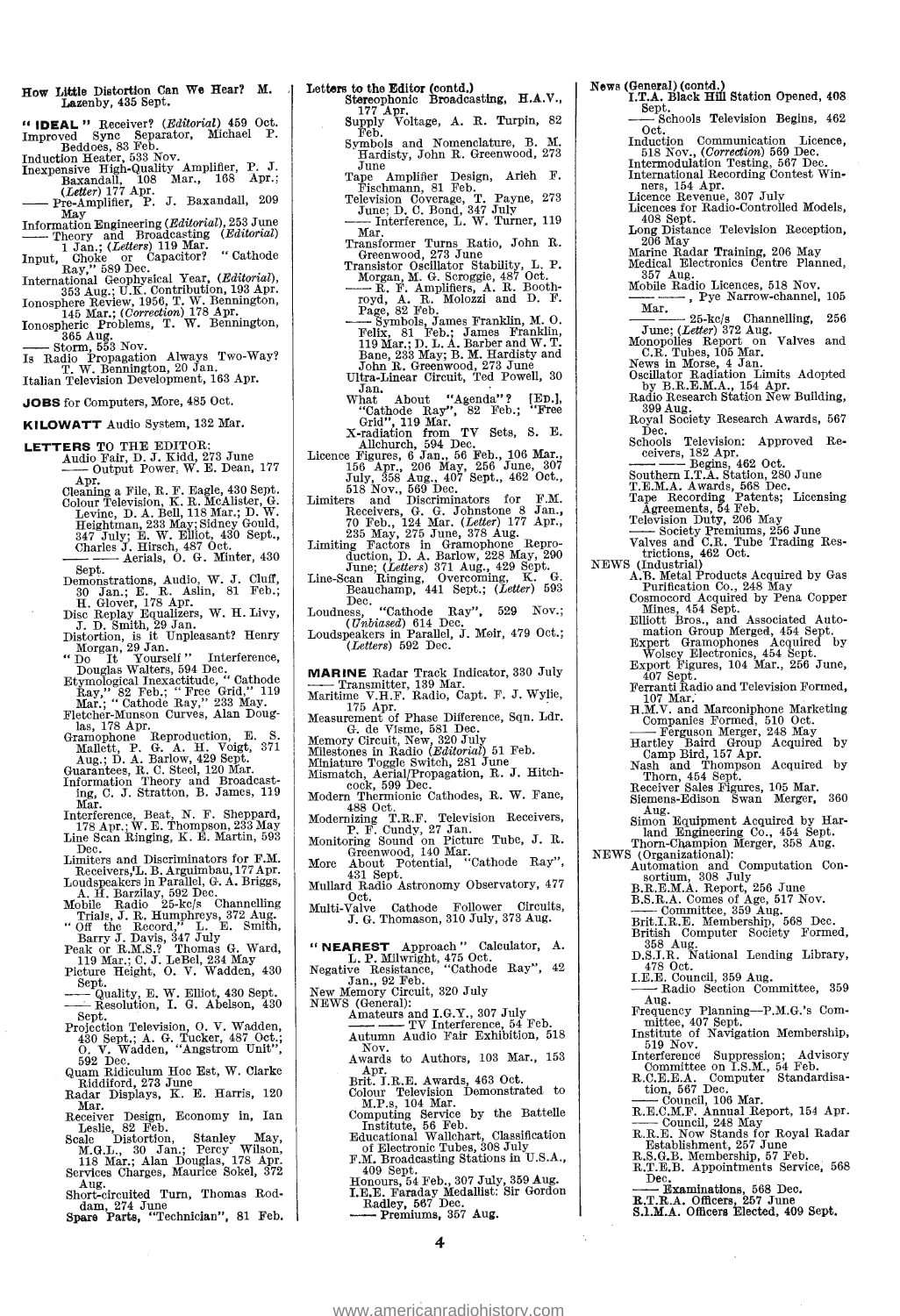- News (Organizational) (contd.)<br>
"Scatter" Frequencies Allocated by<br>
F.C.C., 567 Dec.<br>
Servicing Technicians' Association?<br>
R.T.E.B. Proposed, 154 Apr.<br>
Student Exchange, 3 Jan. News (Organizational) (contd.)<br>
"Scatter" Frequencies Allocated by<br>
F.C.C., 567 Dec.<br>
Servicing Technicias, Association?<br>
R.T.E.B. Proposed, 154 Apr.<br>
Tape Exchange, 3 Jan.<br>
Tape Exchange Clubs, 357 Aug.<br>
Television Societ
	-
	-
	- Tape Exchange Clubs, 357 Aug.<br>Television Society Council, 256 June<br>Wireless World Editorship (Editorial),
- 
- 
- 
- 203 May<br>
203 May<br>
203 May<br>
N.P.L. Open Day, 339 July.<br>
Noise, 339 July<br>
Noise, 339 July<br>
Noise, 339 July<br>
Nomogram, Resistance Current Voltage-<br>
Power, B. E. Jackson, 18 Jan.;<br>
(Letter), 82 Feb. N.P.L. Open Day, 339 July.<br>Noise, 339 July.<br>Noise, 339 July<br>Nomogram, Resistance - Current - Voltage-<br>Power, B. E. Jackson, 18 Jan.;<br>*(Letter*), 82 Feb., (Letters) 118 Mar.<br>75 Feb., (Letters) 118 Mar.
- 
- **OBITUARIES:** Bohm, Dr. Otto M., 309<br>
July; Browne, G. C. W., 5 Jan.;<br>Clack, George T., 5 Jan.; Clarke,<br>E. C. W., 309 July; Daniel, L. H.,<br>
E. 20 Nov.; Emery, E. J., 258 June;<br>
Gay, Arthur, 409 Sept.; Langmuir,<br>
Dr. Impg. R.L., 5 Jan.; Price, T. W., 106 Mar.; Prince, Major Charles E., 520 Nov.; Sansum, Lionel W., 570 Dec.; Solari, M.W., 309 July; Wilkinson, Canon<br>Marchese Luigi, 106 Mar.; Tremellen, K.W., 309 July; Wilkinson, Canon<br>H. R., 3 **OBITUARIES:** Bohm, Dr. Otto M., 309<br>July; Browne, G. C. W., 5 Jan.; Clack, George T., 5 Jan.; Clarke,<br>R. C. W., 309 July; Daniel, L. H.,<br>520 Nov.; Emery, E. J., 258 June;<br>Gay, Arthur, 409 Sept.; Langmuir,<br>Dr. Irving, 464 New (Generalization) (control Altocastel by QUAD Maria P. Riegiston) (Control Architecture Control Architecture Control Architecture (State of the Control Architecture Control Architecture Control Architecture Control Arc
- 
- Off the Record (Editorial) 253 June; (Letter)<br>Oscillator, Grid-Dip, H. B. Dent, 121 Mar.<br>--, Simple V.H.F. Test, Bernard Driver,<br>37 Jan.<br>----- Stability, Transistor, M. G. Scroggie,<br>443 Sept.; (Letters) 487 Oct.
- 
- Oscilloscope, D.C. Calibrated, B. Pearce, 539 Nov.
- 
- Output Transformerless Amplifiers, 58 Feb., (Correction) 106 Mar. Overcoming Line-Scan Ringing, K. G. Beauchamp, 441 Sept.; (Letter) 593 Dec. , Simple V.H.F. Test, Bernard Driver, <sup>37</sup> Jan. Stability, Transistor, M. G. Scroggie, <sup>443</sup> Sept.; {Letters) <sup>487</sup> Oct. Oscilloscope, D.C. Calibrated, B. Pearce, <sup>539</sup> Nov. Output Transformerless Amplifiers, <sup>58</sup> Feb., {Correction) <sup>106</sup> Mar. Overcoming Line-Scan Ringing, K. G. Beauchamp, <sup>441</sup> Sept.; {Letter) <sup>593</sup> Dec.

**PARIS** International Colour TV Symposium,<br>
International Colour TV Symposium,<br>
Thase Difference Measurement, Sqn. Ldr.<br>
C. de Visme, 581 Dec.<br>
Pickup Alignment Protractor, 339 July<br>
Picture-Tube Sound Monitoring, J. R.<br>
P

- 
- 
- 
- 
- 
- **PARIS** International Colour TV Symposium,<br>
Tas 354 Aug.; (*Letter*) 487 Oct.<br>
These Difference Measurement, Sqn. Ldr.<br>
C. de Visme, 581 Dec.<br>
Pickup Alignment Protractor, 339 July<br>
Picture-Tube Sound Monitoring, J. R.<br>
Pi
- 
- 
- Sept. Pre-Amplifier, "88-50," W. Ian Heath and D. M. Leakey, 314 July, (Correction) , More About, " Cathode Ray," <sup>431</sup> Sept. Pre-Amplifter, " 88-50," W. Ian Heath and D. M. Leakey, <sup>314</sup> July, {Correction) <sup>430</sup> Sept.
- 430 Sept. --, Inexpensive, P. J. Baxandall, 209 May Prefabricated Chassis, D. M. Neale, 390 Aug., Additions 451 Sept., 487 Oct. Printed Circuits, Servicing, Jack Darr, <sup>550</sup>
- 
- Nov. Process Control Timer, 500 Oct. Prospector's Portable, 481 Oct.
- 
- " **QUAD** " Aerial, F. B. Singleton, 607 Dec. Quantum Amplifiers, 212 May
- **RADAR,** Airborne Weather, 227 May<br>-- Wavelengths, Choosing, R. F. Hansford RADAR, Airborne Weather, 227 May<br>
— Wavelengths, Choosing, R. F. Hansford<br>
and R. T. H. Collis, 188 Apr.<br>
Radio Milestones (Editorial) 51 Feb.<br>
— Propagation, Is it Always Two-Way?<br>
— Teleprinter Equipment, 602 Dec.
- and R. T. H. Collis, 188 Apr.<br>Radio Milestones (*Editorial*) 51 Feb.
- 
- 
- 
- --Propagation, Is it Always Two-Way? T. W. Bennington, 20 Jan. -- Teleprinter Equipment, 602 Dec. --Telescope at Cambridge, 477 Oct. "Rainbow 'Round my Shoulders," Jack Darr, 385 Aug. RANDOM RADIATIONS, by " Diallist," 48 Jan., 98 Feb., 148 Mar., 200 Apr., 250 May, 300 June, 850 July, 400 Aug.; 456 Sept., 512 Oct., 562 Nov., 612 Dec. • Telescope at Cambridge, <sup>477</sup> Oct. " Rainbow 'Round my Shoulders," Jack Darr, <sup>385</sup> Aug. RANDOM RADIATIONS, by " Diallist," <sup>48</sup> Jan., <sup>98</sup> Feb., <sup>148</sup> Mar., <sup>200</sup> Apr., <sup>250</sup> May, <sup>300</sup> June, <sup>350</sup> July, <sup>400</sup> Aug., <sup>456</sup> Sept., <sup>512</sup> Oct., <sup>562</sup> Nov., <sup>612</sup> Dec. Reading by Electronics, <sup>173</sup> Apr. Receiver? Ideal" ^Editorial) <sup>459</sup> Oct.
- Reading by Electronics, 173 Apr.<br>Receiver? .'' Ideal '' *\Editorial*) 459 Oct.
- 
- --, " Semi-Communications " 24 7 May Record Handling Tool, Miragrip, 24 7 May --Reproduction, Limiting Factors, D. A. Barlow, 228 May, 290 June; (Letters) <sup>371</sup>Aug., 429 Sept. Recording Colour TV on Tape, H. R. L. Accord Handling Tool, Miragrip, 247 May<br>
Record Handling Tool, Miragrip, 247 May<br>
Record Handling Tool, Miragrip, 247 May<br>
— Reproduction, Limitting Factors, D. A.<br>
Barlow, 228 May, 290 June; (Letters)<br>
371 Aug., 429 Sept.
- 
- Lamont, 183 Apr.<br>Residual Magnetism in Recording Heads,<br>14 Jan. Resistance-Current-Voltage-Power Nomo-
- 
- gram, B. E. Jackson, 18 Jan.; (Letter)<br>82 Feb. Resistors, Chromium Nitride, 96 Feb.
- 
- gram, B. E. Jackson, 18 Jan.; (Letter)<br>Resistors, Chromium Nitride, 96 Feb.<br>——, Plug-in Wirewound, 476 Oct.<br>Return Loss, Thomas Roddam, 521 Nov.,<br>583 Dec. , Plug-in Wirewound, <sup>476</sup> Oct. Return Loss, Thomas Roddam, <sup>521</sup> Nov., <sup>583</sup> Dec.
- 
- SATELLITE Observations for Amateurs,<br>
Satellites. Artificial Earth, 574 Dec.<br>
Saw-Tooth Generator, "Grid-Diode," T. A.<br>
Saw-Tooth Generator, "Grid-Diode," T. A.<br>
Mendes, 603 Dec.
- 
- 
- 
- 
- 
- Scientific Theories, "Cathode Ray," 503 Oct., (*Unbiased*) 614 Dec.<br>Seeing and Hearing, Colin Cherry, 164 Apr.;<br>Seeing and Hearing, Colin Cherry, 164 Apr.;<br>Semiconductor Symbols, P. M. Thompson<br>and J. Bateson, 525 Nov.<br>Sen
- Short-Circuited Turn, Thomas Roddam, 114<br>Mar.; (Letter) 274 June
- SHORT-WAVE CONDITIONS, 28 Jan., 62 Feb., 123 Mar., 187 Apr., 240 May, 284 June, 346 July, 372 Aug., <sup>434</sup>
	-
- Sept., 474 Oct., 536 Nov., 594 Dec.<br>Signal Intensity Meter, Band-III, 139 Mar.<br>Simple V.H.F. Test Oscillator, Bernard<br>Dirver, 37 Jan.<br>Single-beam Colour Tube, 2 Jan.<br>"Solid Circuits," 516 Nov.<br>"Solid Circuits," 516 Nov.<br>St **SATELLITE** Observations for Amateurs,<br>
Satellites. Artificial Earth, 574 Dec.<br>
Saw-Tooth Generator, "Grid-Diode," T. A.<br>
Mendes, 603 Dec.<br>
Scientific Theories, "Cathode Ray," 503 Oct.,<br>
Scientific Theories, "Cathode Ray,
- 
- 
- 
- 
- 
- 
- Subjective Colour for Television? C. B. M. Hansel, 508 Oct. Sun-Powered Portable, 146 Mar. Superconductivity, "Cathode Ray," <sup>326</sup>
- 
- July Switching Circuit, Drilled-Ferrite, 3 Jan.
- Symbols, Semiconductor, P. M. Thompson and J. Bateson, 525 Nov.

5

<www.americanradiohistory.com>

- Sync Separator, Improved, Michael P. Bed-<br>does, 83 Feb.<br>T.R.F. Television Receivers, Modernizing.
- **T.R.F.** Television Receivers, Modernizing,<br>P. F. Cundy, 27 Jan.<br>Tape. High-Remanence, 46 Jan.<br>---- TV Colour Recording H, P. J. Lemont.
- 
- 
- -
- ---- TV Colour Recording, H. R. L. Lamont,<br>
183 Apr.<br>
183 Apr.<br>
Telephone Exchange, Electronic, 490 Oct.<br>
Television Frame Pulse Separator, H. D.<br>
----- in France, "Diallist," 148 Mar.<br>
------ in France, "Diallist," 148 Ma P. F. Cundy, 27 Jan.<br>
Tape. High-Remanence, 46 Jan.<br>
Tape. High-Remanence, 46 Jan.<br>
183 Apr.<br>
183 Apr.<br>
183 Apr.<br>
183 Apr.<br>
184 Nov. Electronic, 490 Oct.<br>
Telephone Exchange, Electronic, 490 Oct.<br>
Television Frame Pulse Se
- $\frac{M_{\text{AV}}}{}$  from F.M., "Diallist," 98 Feb.;<br>
(Letter) 119 Mar.<br>  $\frac{R_{\text{AV}}}{R}$  Reflections, J. K. S.
- ------Sea RtJfl.ections, J. K. S. Jowett, 262 June --Sideband Analyser, 524 Nov. 1'hermionic Cathodes, Modern, R. W. Fane, 488 Oct.
- 
- Time Constants, "Cathode Ray," 218 May Transatlantic Television, 28 Jan.
- Transformerless Amplifiers, Output, 58 Feb.; (Correction) 106 Mar.
- Transistor Audio Amplifiers, High-Power, 52 Feb. --Circuit Symbols, E. H. Cooke-Yar-borough, 333 July - Communications Receiver, 281 June -- Graphical Symbols, " Cathode Ray," 194 Apr.
- 
- 
- -- Oscillator Stability, M. G. Scroggie, 443<br>Sept.; (Letters) 487 Oct.<br>Receiver, Portable, S. W. Amos, 241<br>May, 340 July; Further Notes, 452 Jowett, 262 June<br>
Sideband Analyser, 524 June<br>
Sideband Analyser, 524 Nov.<br>
1888 Oct.<br>
488 Oct.<br>
1889 Oct.<br>
1889 Oct.<br>
1889 Oct.<br>
1893 Transformerless Amplifiers, Output, 58 Feb.;<br>
1894 Correction 106 Mar.<br>
1894 Apr.<br>
28 F
- 
- Sept. --Superhet, Portable, W. Woods-Hill, 15 Jan.; (Correction) 56 Feb. Transmitter Performance, B.B.C. F.M., <sup>69</sup>
- Feb.<br>Truer than the Truth (*Editorial*) 151 Apr.<br>Tubeless Colour Television? 2 Jan.
- 
- Turn, Short-Circuited, Thomas Roddam,<br>114 Mar.; (*Letter*) 274 June<br>Twenty-one Years (*Editorial*) 565 Dec.
- **UNBIASED,** by "Free Grid," 50 Jan., 100 Feb., 150 Mar., 202 Apr., 252<br>May, 302 June, 352 July, 402 Aug.,<br>458 Sept., 514 Oct., 564 Nov., 614 Dec. UNBIASED, by "Free Grid," 50 Jan., 100 Feb., 150 Mar., 202 Apr., 252 May, 302 June, 352 July, 402 Aug., 402 Aug., 388 Aug., 388 Aug.
- Unconventional Communications Receiver, 388 Aug.
- **V.H.F.** Broadcasting, High-Quality Sound, G. H. Russell, 31 Jan.; (Letter) 177 Apr. ----Convertor, Wideband, G. P. Anderson, 88 Feb.
- 

Feb.

- —— Measuring Sets, 247 May<br>—— Radio, Maritime, Capt. F. J. Wylie, 175
- Apr.<br>
Test Oscillator, Simple, Bernard Driver,<br>
37 Jan.
- 
- ——— Variable Attenuators, B. G. Martindill,<br>181 Apr.<br>Valves in the Limelight (*Editorial*) 101 Mar. Convertor, Wideband, G. P. Anderson, S. S. Feb. 68<br>
S. S. Feb. 1917<br>
Measuring Sets, 247 May<br>
Measuring Sets, 247 May<br>
Measuring Sets, 247 May<br>
Maritime, Capt. F. J. Wylie, 175<br>
Test Oscillator, Simple, Bernard Driver,<br>
37
- 
- **WIDEBAND** Communications Systems, 266 June<br>--- V.H.F. Convertor, G. P. Anderson, 88 WIDEBAND Communications Systems,<br>
266 June<br>
T.H.F. Convertor, G. P. Anderson, 88<br>
WORLD OF WIRELESS 4 Jan., 54 Feb.,<br>
104 Mar., 154 Apr., 206 May, 256<br>
June, 307 July, 357 Aug., 407 Sept.,<br>
462 Oct., 518 Nov., 567 Dec.

WORLD OF WIRELESS. 4 Jan., 54 Feb., 104 Mar., 154 Apr., 206 May, <sup>256</sup>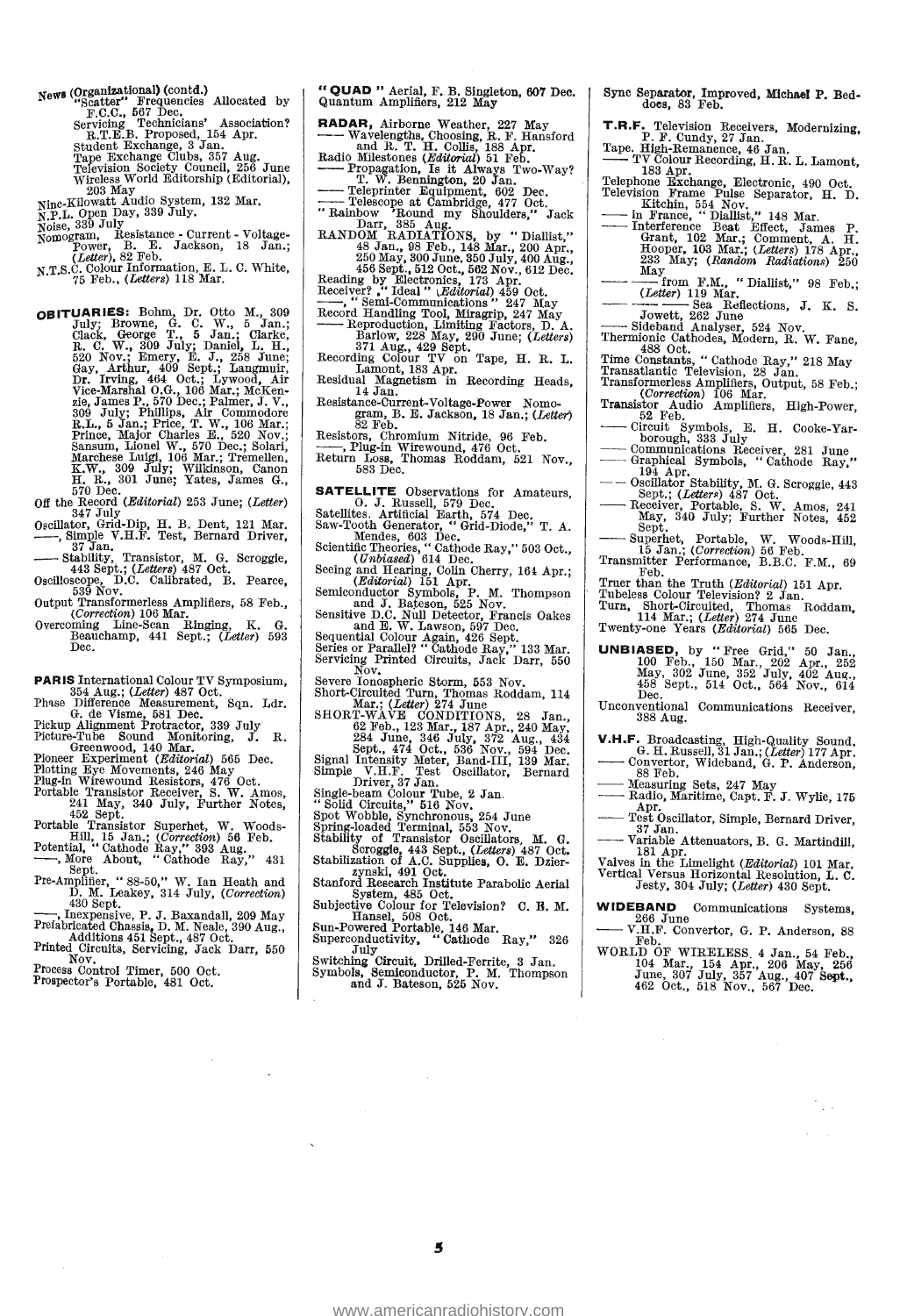## CLASSIFIED INDEX

(All entries except Books & Publications, Personalities and Technical Notebook also appear in the General Index.)

**AERIALS**<br>
Colour Television Aerials (*Letter*) 430 Sept.<br>
F.M. Aerials, Bi-Directional, H. B. Dent,<br>
Mismatch Aericity

- 
- $\begin{tabular}{ll} \textbf{Mismatch} & Aov, \\ \textbf{Mismatch} & Aerial/Propagation, R. J. Hitch-  
cock, 599 Dec. \\ ``Quad'' Aerial, F. B. Singleton, 607 Dec. \\ \textbf{Stanford Research Institute Parabolic Aerial System, 485 Oct.} \end{tabular}$

- **BOOKS AND PUBLICATIONS**<br>A.C. Synchro Systems for Civil Aircraft, 172 Apr.
- 
- Application of Phase-coherent Detection and Correlation Methods to Room Acousties, C. L. S. Gilford and M. W. Green-<br>ties, C. L. S. Gilford and M. W. Green-<br>and correlation Methods to Room Acousties, C. L. S. Gilford and M
	-
- 
- Bibliography of High-Fidelity Sound Reproduction, K. J. Spencer (*News*) 56
- Feb.<br>
Hrimar Radio Valve and Teletube Manual<br>
No.7, 608 Dec.<br>
ERITISH STANDARDS<br>
Ebonite, 591 Dec.<br>
Fhontie, 1912<br>
Fixed Paper-Dielectric Capacitors for<br>
Picxible Insulating Sleeving, 453 Sept.<br>
Fraphical Symbols for Telec
- -
	- -
	-
	-
	- munications, Supprements Nos. 4<br>and 5, 172 Apr.<br>Nickel-Iron Laminations, 384 Aug.<br>Safety Requirements for Radio or<br>docustical or Visual Reproduction,<br> $200 \times 172$  Apr
- Cathode Ray Oscillographs, J. H. Reyner,<br>  $\frac{542 \text{ Ayr}}{20 \text{ s}}$  (besidescope, J. Czech, 172 Apr.<br>  $\frac{-642 \text{ No}}{20 \text{ s}}$  (became Insulators for Telecommunication<br>
Purposes, 507 Oct.<br>
Clear Purposes, 507 Oct.
- 
- 
- 
- 
- Purposes, 507 Oct.<br>
Commercial Broadcasting in the British West Indies, 22 Jan.<br>
Copyright in Sound Recordings, P. Ford, 453<br>
Sept. and Formulæ for Students:<br>
Radio and Television Engineering,<br>
A. T. Starr, 608 Dec.<br>
Depa
- 
- 
- 
- Dictionalie Francais-Anglais, H. Firaux,<br>
22 Jan.<br>
Dry-Battery Receivers with Miniature<br>
E.R.A. Weekly Abstracts (News) 519 Nov.<br>
E.R.A. Weekly Abstracts (News) 519 Nov.<br>
Electrone Musical Instrument Manual, Alan<br>
Douglas,
- 
- Encarcumum Mov. (a. b. c. c. surve, 542<br>
Engineering Training in the B.B.C., K. R.<br>
Sturley, 334 July<br>
F.B.I. Register of British Manufacturers<br>
(News) 57 Feb.<br>
F.M. Radio Servicing Handbook, Gordon J.<br>
King 549 Nov
- 
- Final King, 542 Nov.<br>Finales, R.I.C. Specification, 606 Dec.<br>Foundations of Wireless, M. G. Scroggie, 127
- Mar. Gramophone Handbook, Percy Wilson, 87
- Feb.<br>to Broadcasting Stations 1957-58 Guide
- 
- 
- 
- 
- 
- Handbook of Basic Circuits, in. mailui, 22<br>
High Fidelity: A Practical Guide, Charles<br>
Fidelity: A Practical Guide, Charles<br>
Fowler, 608 Dec.<br>
 Loudspeaker Enclosures, B. B.<br>
5 Babani, 608 Dec.<br>
7 roved "Roving Eye," T. W
- 
- Industrial Rectifying Tubes, Members of<br>Philips Electron Tube Division, 507
- Det.<br>Instrument Directory and Buyer's Guide,
- 
- Instrument Directory and Digital Computers, R. K. Livesley, 507 Oct.<br>
Duters, R. K. Livesley, 507 Oct.<br>
——Junction Transistor Theory, R. D.<br>
——Dinnetion Transistor Theory, R. D.<br>
——Printed Circuits, R. L. Swiggett,<br>
——Prin
- 
- 
- La Fox, 172 Apr.<br>
L. Fox, 172 Apr.<br>
Mathematics for Electronics with Applications, H. M. Nodelman and F. W.<br>
Smith, 87 Feb.<br>
Metal Industry Handbook and Directory,<br>
334 July<br>
Modern Commuting Methods Staff of the
- 
- Modern Computing Methods, Staff of the<br>N.P.L. Mathematics Division, 507 Oct.
- Morse Code for Radio Amateurs, Margaret
- 
- 
- 
- 
- Morse Code for Radio Amateurs, Margaret<br>
Mills, 87 Feb.<br>
1971 and S, 453 Sept.<br>
Polythene—The Technology and Uses of<br>
Folythene—The Technology and Uses of<br>
Reibylene Polymers, 313 July<br>
Proceedings of the Conference on Ra Oct.
- Oct.<br>
Properties and Design of Iron-cored Suppression Chokes, J. Miedzinski, 172 Apr.<br>
Quartz Crystals as Oscillators and Resona-<br>
Richards, 22 Jan.<br>
Richards, 22 Jan.<br>
Richards, 22 Jan.<br>
Richards, 22 Jan.<br>
Richards, 22 Ja
- -
- 
- 
- Sept.
- Interference from High Voltage Distribution Systems, S. F. Pearce, 608
- 
- 
- Somi-conductors: Their Theory and Practice,<br>G. Goudet and C. Mealeau, 334 July<br>Simple and Versatile R.F. Measuring Circuit,<br>J. Miedzinski and S. F. Pearce, 172
- 
- J. Miedzinski and S. F. Pearce, 172<br>
Simplified Electronics, Rufus P. Turner,<br>
608 Dec.<br>
for the Frequency<br>
Range 10 c/s to 1 Mc/s, D. C. G.<br>
T.V. Conversion for I.T.A., C. E. Lotcho,<br>
172 Apr.<br>
T.W. Conversion for I.T.A.,
- 
- 
- 
- $\begin{tabular}{l} \textit{structor, 507 Oct.} \\ \textit{Tape Records and Tape Records.} \\ \textit{Weiler, 453 Sept.} \\ \textit{Pelerision Engineering, S. W. Amos and D. C. Birkinslaw, 127 Mar.} \\ \textit{Explained, W. E. Miller, 87 Feb. (News) 156 Apr.} \\ \textit{Trogramming and Production, Richard Hubble, 22 Jan.} \\ \textit{Deceiving Equipment, W. T. Cocking, 127 Mar.} \\ \textit{Techniques, Hoyland Better and$
- 
- 
- Techniques, Hoyland Bettinger and<br>Sol Cornberg, 172 Apr.
- 
- Sol Cornberg, 172 Apr.<br>
Theorie and Technik der Pulsmodulation, E.<br>
Holzler and H. Holzwarth, 172 Apr.<br>
Transistor A.F. Amplifiers, D. D. Jones and<br>
R. A. Hilbourne (News) 407 Sept.,<br>
487 Oct.<br>
 Gircuits, Rufus P. Turner
- 
- 
- Tube Selection Guide, 1956-57, Th. J. Kroes,
- 172 Apr.<br>Tubes for Computers, 172 Apr.

www.americanradiohistory.com

- 
- 
- U.H.F. Tubes for Communication and Measuring Equipment, 172 Apr.<br>
Uber die Anwendung von Ferriten zur Amplituden-modulation von Mikrowellen, M. Santesmases, 334 July<br>
Understanding Hi-Fi Circuits, Norman H. Crowingst, 160
- 
- 
- July

- **CIRCUITRY (Parts of Circuits)**<br>Attentuators, V.H.F. Variable, B. G. Martin-<br>dill, 181 Apr.<br>Blocking Oscillator, "Cathode Ray," 285
- June
- 
- June<br>Cascode Characteristics, W. Grant, 33 Jan.<br>Cathode Follower Circuits, Multi-Valve, J. G.<br>Thomason, 310 July, 373 Aug.<br>Choke or Capacitor Input? "Cathode Ray."<br>589 Dec.
- Detector Circuits, Diode A.M., 392 Aug. F.M. Discriminator Bandwidth, G.  $\mathbf{J}$ .  $\overline{\mathrm{F}}$ .M.
- Phillips, 571 Dec.<br>Using Ferrites, T. W. G. Calvert, 505 Oct.
- Frame Pulse Separator, H. D. Kitchin, 554 Gated-Beam Valve, Lawrence W. Johnson,<br>23 Jan.<br>Gyrator, Thomas Roddam, 423 Sept., 497

Uset.<br>
Limiters and Discriminators for F.M. Receivers, G. G. Johnstone, 8 Jan., 70<br>
Feb., 124 Mar., (Letter) 177 Apr., 225<br>
May, 275 June, 378 Aug.<br>
Line-Scan Ringing, Overcoming, K. G.<br>
Beauchamp, 441 Sept.; (Letter) 593<br>

me Sheauchamp, 441 Sept.; (Letter) 593<br>
Negative Resistance, "Cathode Ray," 42<br>
Jan., 92 Feb.<br>
Jan., 92 Feb.<br>
Saw-Tooth denerator, "Grid-Diode," T. A.<br>
Mendes, 603 Dec.<br>
Series or Parallel? "Cathode Ray," 133<br>
Mar.<br>
Sync S

**COMPONENTS**<br> **Attentuators, V.H.F. Variable, B. G. Martin-**<br>
dill, 181 Apr.<br> **Automatic Component** Assembly, K. M.<br>
McKee, 63 Feb.<br> **Cleaning a File (Letter) 430 Sept.**<br> **Component Developments, G. W. A. Dum-**<br> **Referred** 

Electroluminescence, D. W. G. Ballentyne,

128 Mar.

128 Mar.<br>
Ferrite Switching Circuit, Drilled, 3 Jan.<br>
French Components Show, 204 May.<br>
Prefabricated Chassis, D. M. Neale, 390 Aug.,<br>
Additions 451 Sept., 487 Oct.<br>
Printed Circuits, Servicing, Jack Darr, 550<br>
Nov

Printed Circuits, Servicing, Jack Darr, 500<br>R.E.C.M.F. Components Show, List of Exhibitors, 198 Apr.; Reviews 267, 282,<br>283 June, 321 July<br>Recording Heads, Residual Magnetism in,<br>14 Jan.<br>Resistors, Chromium Nitride, 96 Feb

**DESIGN (Whole Circuits)**<br>Amplifier, Design for a 50-watt, W. Ian Heath<br>and  $Q$ . R. Woodville, 158 Apr.<br> $\longrightarrow$  Tape, (Letter) 81 Feb.

**COMPONENTS** 

 $\text{Gyrator, } \overset{\text{ } }{\text{T}}\text{.}$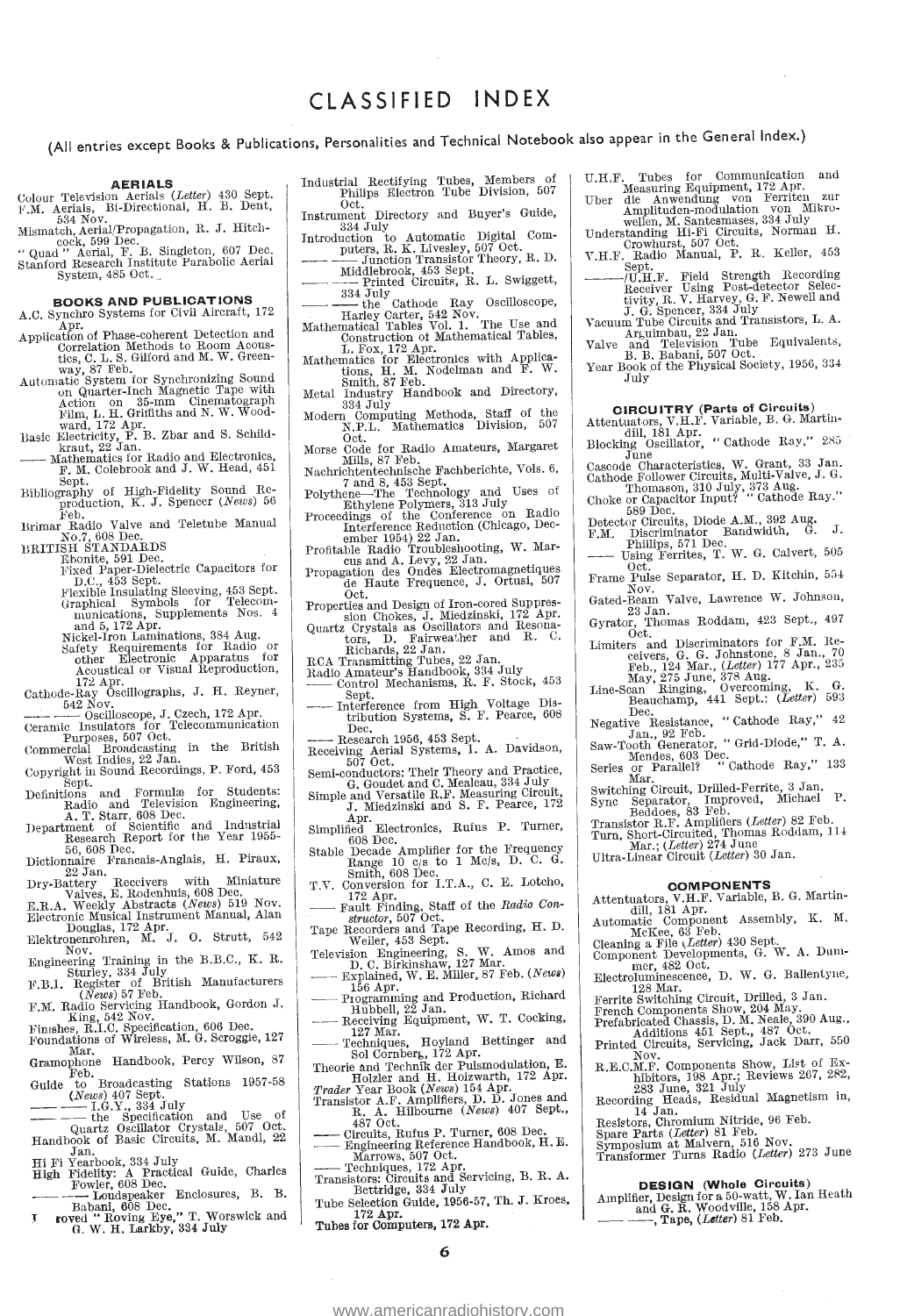- 
- Amplifler, 400-watt Audio, G. R. Woodville,<br>543 Nov.<br>Thexpensive High-Quality, P. J.<br>Thexpensive High-Quality, P. J.<br>Baxandall, 108 Mar., 168 Apr.;  $\begin{array}{cccccc}\n\text{Intexpansion} & \text{H.} & \text{H.} \\
\text{Baxanodal}, & 108 & \text{Mar}, & 168 & \text{Apr.}; \\
\text{Letter} & 177 & \text{Apr.} & \text{M.} & \text{L.} \\
\text{Letter} & 177 & \text{Apr.} & \text{L.} & \text{L.} \\
\text{F.} & \text{F.} & \text{F.} & \text{F.} & \text{F.} \\
\text{F.} & \text{F.} & \text{F.} & \text{F.} & \text{F.} \\
\text{F.} & \text{F.} & \text{F.} &$
- 
- Component restang brings, C. D. Lilldsay,<br>Convertor, Wideband V. H. F., G. P. Ander-<br>convertor, Wideband V. H. F., G. P. Ander-<br>son, 88 Feb.<br>"Do It Yourself" Interference (Letter) 594
- nec.
- Dec.<br>
Fruit Machine, Electronic, G. L. Swaffield,<br>
147 Sept.<br>
Oscillator, Grid-Dip, H. B. Dent, 121 Mar.<br>
57 Jan.<br>
Oscilloscope, D. C. Calibrated, B. Pearce,<br>
Oscilloscope, D. C. Calibrated, B. Pearce,
- Oscilloscope, D.<br>539 Nov.
- 
- Base Difference Measurement, Sqn. Ldr.<br>
Phase G. de Visme, 581 Dec.<br>
Pre-Amplifier, "88-50", W. Ian Heath and<br>
Pre-Amplifier, "88-50", W. Ian Heath and<br>
D. M. Leakey, 314 July; (Correction)  $430$  Sept.
	- Inexpensive, P. J. Baxandall, 209
- Inexpensive, P. J. Baxandall, 209<br>
May<br>
May<br>
Receiver Design, Economy in, (Letter) 82 Feb.<br>
Receiver Descrations for Amateurs, 0.J.<br>
Satellite Observations for Amateurs, 0.J.
- Satellite Unservations for Amateurs, U.J.<br>
Russell, 579 Dec.<br>
Stabilization of A.C. Supplies, O.E. Dzier-<br>
zynski, 491 Oct.<br>
Transformerless Amplifiers, Output, 58 Feb.;<br>
The Mean Output, 58 Feb.;
- 
- 
- Transformeriess Ampuners, Output, 35 Feb.,<br>Transistor Audio Amplifiers, High-Power,<br>25 Feb.<br>- Seceiver, Portable, S.W. Amos, 241<br>May, 340 July, Further Notes, 452 Sept
- Sept.<br>
Superhet, Portable, W. Woods-Hill,<br>
15 Jan.; (Correction) 56 Feb.<br>
Truer Than the Truth (Editorial) 151 Apr.
- 

**EDUCATION AND TRAINING** 

- "Classification of Electronic Tubes", Educa-<br>tional Wallchart (News), 308 July<br>Etymological Inexactitude (Letters) 82 Feb.,
- 
- Etymological Inexactivities (*Letters*) of Feb.,<br>
Information Engineering (*Editorial*) 253 June<br>
Scientific Theories, "Cathode Ray", 503<br>
Schools Television Begins (*News*) 462 Oct.<br>
Schools Television Begins (*News*) 462
- **ELECTRONICS**
- Brit.I.R.E. Convention on Automation, 355
- Aug.<br>Component Assembly, Automatic, K. M.
- 
- McKee, 63 Feb.<br>Computers, More Jobs for, 485 Oct.<br>Computing Service by the Battelle Institute<br>Computing Service by the Battelle Institute
- 
- 
- 
- 
- 
- (*News*), 56 Feb.<br>
Electroliminescence, D. W. G. Ballentyne,<br>
Electronics Up to Date (*Editorial*) 151 Apr.<br>
Electronics Up to Date (*Editorial*) 151 Apr.<br>
Eye Movements, Plotting, 246 May<br>
Farnborough Air Show, 460 Oct.<br>
- Medical Electronics Centre Planned (News)
- 
- 
- Medical Electronics Centre Planned (News)<br>
357 Aug.<br>
2007 Girenti, New, 320 July<br>
N.P.L. Open Day, 339 July<br>
Noise, 339 July<br>
Noise, 339 July<br>
Noise, 339 July<br>
Physical Society's Exhibition, (News) 104<br>
Mar.; Reviews 213
- 
- 
- 
- July Telephone Exchange, Electronic, 490 Oct.
- 
- **MANUFACTURERS' PRODUCTS**<br>Aerialite "Unex" Band I Television Aerial,<br>231 June 236 Control Timer, 500 Oct.
- 
- Alma Components Plug-in Wirewound<br>Resistors. 476 Oct.
- 
- 
- Resistors, 476 Oct.<br>
Resistors, 476 Oct.<br>
Sept. Wideo Tape Recording Machine, 445<br>
Antiference Whip Aerial, 139 Mar.<br>
Arcolectric Miniature Toggle Switch, 281<br>
June Toggle Switch, 281<br>
June Telephone and Electric Co.<br>
Wide
- Diode, 502 Oct.
- 
- 
- 
- 
- $\begin{tabular}{l|c|c|c} \textbf{Belark} \; \textbf{Tool} \; \textbf{and Stamping Co. Alumiium} \\ \hline \hspace{1em} \textbf{Soft-Soldering} \; \textbf{Tool,} \; \textbf{80} \; \textbf{Feb.} \\ \textbf{Birmingham Sound Reproduers Four-Speed} \\ \textbf{Gramophone Turnbl, 559 and} \\ \textbf{Blundell Rules ``Gerry''} \; \textbf{Decibel Circular} \\ \textbf{British Llales "Gley" Dcelbel Circular} \\ \textbf{British Lusulated Callender's Construction} \\ \textbf{Co, Wideband Communications System} \\ \textbf{Brooks and Gatehouse ``Homer''} \; \textbf{$ Sept.
- Temperature Compensation<br>
Oven, 296 June<br>
Burne-Jones Pickup Alignment Protractor,<br>
339 July<br>
CSING
- C.S.I.R.O. Kilowatt Pulse Transistor, 295
- 
- C.S.I.R.O. Knowau Fuise Hamsson, 255<br>Canadian Aviation Electronics Prospector's<br>Cardross Engineering "Ceco" Constant-heat<br>Soldering Iron, 281 June<br>Cawkell Mechanical Damping Meter, 547
- 
- Nov.<br>Claravox Products "Miragrip" Record Hand-
- CHATON PTOQUELS "MITAGET" Record Hand-<br>
ling Tool, 247 May<br>
Computer Measurements Corporation Record Pto-set Counter. 548 Nov.<br>
Cooke Spring-loaded Terminal, 553 Nov.<br>
Data Recording Instrument Co. Heads, 332<br>  $\frac{1}{100}$
- 
- 
- 
- Data Recording American<br>
July<br>
Eddystone 870 Receiver, 247 May<br>
Elliott Bendix RDR1 Airborne Weather<br>
Radar, 227 May<br>
Engel and Gibbs Mercury Switch, 548 Nov.<br>
Pingel and Gibbs Mercury Switch, 548 Nov.<br>
Relay Vacuum Switch
- Deen Helectric Valve Co. Wideband Com-<br>munications Systems, 266 June<br>Ericsson Telephones Industrial Batch coun-<br>ter, 445 Sept.<br>—— Plug-in Counter Units, 231 May<br>—— Bubminiature Trigger Tube, 548
- 
- 
- 
- 
- 
- 
- 
- 445 Sept. - - TV Vectorscope,
- 296 June Type AD2300, 396 Aug.<br>Type AD2300, 396 Aug.<br>Communications Systems, 266 June<br>Meadows-Dale Parabolic Band-III Areial, 139
- 
- Mar.<br>Metropolitan-Vickers Particle Accelerator,
- 
- Minnesota Mining and Manufacturing Co.<br>
"Scotch Boy" High-remanence Tape,  $46 \text{ Jan.}$
- router Products Stainless Steel<br>Solder, 502 Oct.<br>Pye Marine Clyde Ship-to-Shore Telephone,<br> $\frac{255}{100}$  June
- 
- Pye Telecommunications "Ranger" V.H F.<br>Telephone Equipment (News) 105
- Telephone<br>
Mar. Private Automatic Telephone Ex-<br>
 Private Automatic Telephone Ex-<br>
R.C.A. Miniature Camera Tube, 295 June<br>
 Wide-Angle Television Tube, 80 Feb.<br>
Pressi Communications Receiver, 388 Aug.
- 
- 
- Racal Communications Receiver, 388 Aug.<br>
Frequency Shift Keying Teleprinter,<br>
m ... 602 Dec.
- Radio-Aids Band-III Signal Intensity Meter, 139 Mar.
- Lamo-Wooldridge High-Speed Correlation<br>Computer, 446 Sept., 595 Dec.<br>Rola Super Elliptical Speaker, 232 May
- 
- 
- Rola Super Elliptical Speaker, 232 May<br>Rubber and Asbestos Corporation Adhesive<br>Salford Electrical Instruments Non-Linear-<br>Function Pot metric and the speaker of the Sea Wave Communications Compact Marine<br>Transmitter, 139
- 266 June<br>Standard "Selectophone" T5 Turntable Tape
- Recorder, 296 June<br>Tape Cable Corporation Flat Tape Cable,<br>596 Dec.
	- 7

www.americanradiohistory.com

- $\begin{tabular}{ll} {\bf Telemechanics} & 7474 & and 7475 & V.H.F.\\ \hline Measuring Sets, 247 May\\ {\bf Telephone Manniaations Systems} & Commanications Systems, 266 June\\ {\bf Texas Instruments, R.F. Silicon Transistors,} \end{tabular}$
- 
- rexas instanting, K.F. Shicon Hansiston,<br>
The H.R. Transiston, 179 Apr.<br>
Varian High Power Klystron, 547 Nov.<br>
Venner Electronics Frequency and Time<br>
Measuring Equipment, 446 Sept.<br>
The Transistor Decade Counter, 41
- Tan. Valve Protection Timer, 547 Nov.<br>Wright and Weaire Magnetic Head Defluxer,

14 Jan.

## **ORGANIZATION** A.B. Metal Products Acquired by Gas Purification Co. (*News*) 248 May<br>Audio Fair, London 1957, List of Exhibitors<br>153 Apr.; Review 259 June; (*Letter*)<br>273 June

Automation and Computation Consortium<br>(News) 308 July<br>Autumn Audio Fair Exhibition (News) 518

B.R.E.M.A. Oscillator Radiation Linnus<br>  $N/N.A.$  Oscillator Radiation Linnus<br>  $(News)$  154 Apr.<br>
B.S.R.A. Committee (News) 359 Aug.<br>
B.S.R.A. Committee (News) 359 Aug.<br>
Competition Awards, 517 Nov.<br>  $407$  Sept.; Review 537 No

Convention on Automation, Journal Membership (News) 568 Dec.<br>
British Computer Society Formed (News)<br>
358 Aug.<br>
258 Aug.<br>
Colour TV in U.S.A. (Editorial), 303 July<br>
Colour TV in U.S.A. (Editorial) 203 May;<br>
Co. Stanley's I

515 Nov.<br>
(*Galitorial*) 403 Sept.<br>
Cosmocord Acquired by Pena Copper Mines<br>
Cosmocord Acquired by Pena Copper Mines<br>
D.S.I.R. National Lending Library, 478 Oct.<br>
Electronics on Show *(Editorial*) 303 July<br>
Elliott Bros. a

European Radio Industry (Martin 1998)<br>
Expert Gramophones Acquired by Wolsey<br>
Expert Figures (News) 164 Sept.<br>
Export Figures (News) 104 Mar., 256 June,<br>
107 Sept.<br>
The Condition Stations in U.S.A. (News)

407 Sept.<br>F.M. Broadcasting Stations in U.S.A. (News)<br> $409$  Sept.<br>Ferranti Radio and Television Formed<br>(News) 107 Mar.<br>French Air Show, 368 Aug.<br>Tength Air Show, 204 May<br>Frequency Planning—P.M.G.'s Committee<br>(News), 407 S

Geophysical Year, U.K. Contribution, 193<br>  $\overline{APL}$ <br>
Apr. International (*Editorial*), 353 Aug.<br>
German Radio Exhibition (*Editorial*), 403<br>
Sept.; Review 404 Sept.<br>
Guarantes and Goodwill (*Editorial*), 51<br>
H.M.V. and Ma

Aug.

Aug. (News) 104 Mar.,<br>
Happort Export Figures (News) 104 Mar.,<br>
Induction Communication Licence (News)<br>
518 Nov.; (Correction) 569 Dec.<br>
Institute of Navigation Membership (News)<br>
519 Nov.<br>
International Instrument Show, L

223 May<br>Italian Television Development, 163 Apr.

515 Nov.

In Audre<br>Nov.<br>M.A. Oscillator Radiation Limits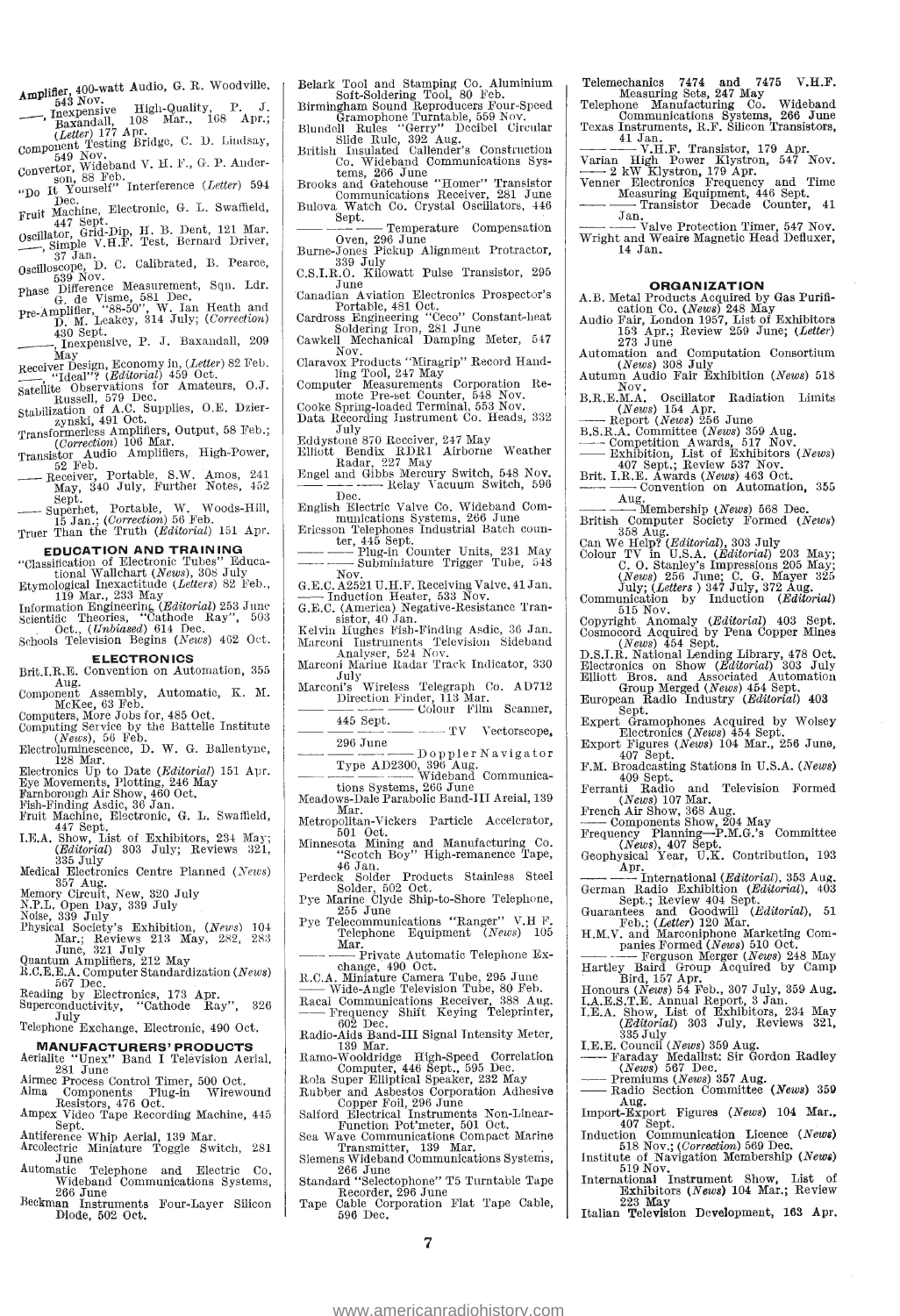- Licence Figures, 6 Jan., 56 Feb., 106 Mar., 156 Apr., 206 May, 256 June, <sup>307</sup> Licence Figures, 6 Jan., 56 Feb., 106 Mar., 566 Apr., 206 May, 256 June, 307<br>July, 358 Aug., 407 Sept., 462 Oct.,<br>518 Nov., 569 Dec.<br>518 Nov., 569 Dec., 518 Nov., 569 Dec., 518 Nov., 569 Dec., 518 Nov., 569 Dec.
- 
- 
- —— Revenue (News) 307 July<br>Licences for Radio-Controlled Models (News)<br>408 Sept.<br>Maritime V.H.F. Radio, Capt. F. J. Wylie,<br>Mobile Radio 25-kc/s Channelling (News)
- 
- 256 June; (*Letter*) 372 Aug.<br>N.P.L. Open Day, 339 July<br>Nash and Thompson Acquired by Thorn
- (*News*) 454 Sept.<br>National Federation of Gramophone Societies' Conference Report, 297 June; (*Letter*)<br>347 July
- 
- 
- $\begin{array}{r} \text{10.5} \-- \text{Radio} \quad \text{Show,} \quad \text{Preview} \quad 410 \quad \text{Set}, \quad \text{(Editorial)}, \quad 465 \quad \text{Oct.}; \quad \text{(Letter) 594 Dec.}; \quad \text{Review} \quad 465 \quad \text{News in Morse} \ (\text{News}) \quad 4 \quad \text{Jan.} \quad \text{Physical Society} \quad \text{Exhibit Inch}(News) \quad 104 \quad \text{Mar.}; \quad \text{Review} \quad 213 \quad \text{May}, \quad 282, \quad 283 \quad \text{June}, \quad 321 \quad \text{July} \$ •—•— Kevenue (News) 307 July Licences for Radio-controlled Models (News) 408 Sept. Maritime V.H.F. Radio, Capt. F. J. Wylie, 175 Apr. Mobile Radio 25-kc/s Channelling (News) 256 June; (Letter) 372 Aug. N.P.L. Open Day, 339 July Nash and Thompson Acquired by Thorn (News) 454 Sept. National Federation of Gramophone Societies' Conference Report, 297 June; (Letter) 347 July Radio Show, Preview 410 Sept.: (Editorial), 459 Oct.; Review 465 Oct.; (Letter) 594 Dec. News in Morse (News) 4 Jan. Physical Society Exhibition (Netos) 104 Mar.; Reviews 213 May, 282, 283 June, 321 July R.C.E.E.A. Computer Standardization (News) 567 Dec. Council, 106 Mar. R.E.C.M.F. Annual Report (News) 154 Apr. Council (News) 248 May
- 
- 
- ——— Council, 106 Mar.<br>R.E.C.M.F. Annual Report (*News*) 154
- 
- Apr. (2011)<br>
---- Council (News) 248 May<br>
---- Council (News) 248 May<br>
---- Show. List of Exhibitors 198 Apr.;<br>
R.I.C. Awards to Authors, 103 Mar., 153 Apr.<br>
R.I.C. Awards to Royal Radar Establishment (News) 257 June<br>
R.S.
- 
- 
- 
- 
- Dec. --Examinations (News) 568 Dec. - Servicing Technicians' Association Pro-posed (News) 154 Apr. R.T.R.A. Officers (News) 257 June
- 
- 
- Radio Hobbies Show; Exhibitors (News)<br>518 Nov.<br>---- Research Station New Building, 399
- Aug.<br>
Receiver Sales Figures (News) 105 Mar.<br>
Royal Society Research Awards (News) 567
- 
- 
- Royal Society Research Awards (News) 567<br>
S.B.A.C. Air Show, 460 Oct,<br>
S.I.M.A. Officers Elected (News) 409 Sept.<br>
S.I.M.A. Officers Elected (News) 409 Sept.<br>
"Scatter" Frequencies Allocated by F.C.C.<br>
Siemens-Edison Swan
- 
- 
- 
- 
- 
- 
- Tape Exchange Clubs \News) 357 Aug. Television Duty ,News) 206 May -- SociPty Council (News) 256 June ·----Exhibition, 152 Apr. - --Premiums (News) 256 June Thorn-Champion Merger (News) 358 Aug. Valves and C.R. Tube Trading Restrictions (News) 462 Oct. --in the Limelight (Editorial) 101 Mar. Wireless World Editor (Editorial) 20'3 May •—•— Show. List of Exhibitors 198 Apr.; Reviews 267, 282, 283 June, 321 July R.I.C. Awards to Authors, 103 Mar., 153 Apr. R.R.E. Now Stands for Royal Radar Estab- lishment (News) 257 June R.S.G.B. Membership (News) 57 Feb. R.T.E.B. Appointments Service (News) 568 Dec, Examinations (News) 568 Dec. Servicing Technicians' Association Pro- posed (News) 154 Apr. R.T.R.A. Officers (News) 257 June Radio Hobbies Show; Exhibitors (News) 518 Nov. Research Station New Building, 399 Aug. Receiver Sales Figures (News) 105 Mar, Royal Society Research Awards (News) 567 Dec. S.B.A.C. Air Show, 460 Oct. S.I.M.A. Officers Elected \News) 409 Sept. " Scatter " Frequencies Allocated by F.C.C. (News) 567 Dec. Siemens-Edison Swan Merger (News) 360 Aug. Simon Equipment Acquired by Harland Engineering Co. (News) 454 Sept. T.E.M.A. Awards 568 Dec. Tape Exchange Clubs (News) 357 Aug. Television Duty yNews) 206 May Society Council (News) 256 June Exhibition, 152 Apr. Premiums (News) 256 June Thorn-Champion Merger (News) 358 Aug. Valves and C.R. Tube Trading Restrictions (News) 462 Oct.
- -—— in the Limelight (Editorial) <sup>101</sup> Mar. Wireless World Editor (Editorial) <sup>203</sup> May

- **PERSONALITIES**<br> **PERSONALITIES**<br>
J. N., 359 Aug.; Amos, S. W., 208 May;<br>
Appleton, Sir Edward, 464 Oct.;<br>
Arbib, Richard, 208 May; Ashbridge,<br>
Sir Noel, 55 Feb.
- Bailey, J. E. C., 258 June; Bangay, R. D., 55 Feb.; Barlow, Derek, 409 Sept.; Barlow, M. W. S., 570 Dec.; Bennett, Baron, C. de., 570 Dec.; Bennett, Leonard, 309 July; Betts, E. H., 307 July; Beverage, Dr. H. H., 258 June;<br>Hishop, Sir Harold, 569 Dec.; Black,<br>A. T., 307 July; 570 Dec.; Bliss, J. J.,<br>258 June; Brabazon, Lord, 464 Oct.;<br>Brown, K. S., 570 Dec.; Browne,<br>Rupert P., 409 Sept.; Bruce, H. D.,<br>207
- B. G., 464 Oct.; Clark, Sir Kenneth,<br>569 Dec.; Clarke, Rear-Admiral Sir Philip, 569 Dec.; Clough, M., 409 Sept.; Collaro, Major C., 570 Dec.; Cornish, H. E., 464 Oct.; Coursey, P. R., <sup>309</sup> **PERSONALITIES**<br>
Addie, Robin W., 569 Dec.; Aldington, Dr.<br>
J. N., 359 Aug.; Amos, S. W., 208 May;<br>
Appleton, Sir Edward, 464 Oct.;<br>
Arbib, Richard, 208 May; Ashbridge,<br>
Sir Noel, 56 Feb.<br>
Bailey, J. F. C. 258 June: Bangay
- July; Crutch, L. S., 5 Jan.; Culshaw,<br>Dr. William, 5 Jan.<br>Davie, 0. H., 155 Apr.; Dawnay, Rear<br>Admiral P., 464 Oct.; Dilger, Law-<br>rence, 409 Sept.; Dodds, Dr. J. M.<br>464 Oct.; Dunkley, J. A., 359 Aug. rence, <sup>409</sup> Sept.; Dodds, Dr. J. M., <sup>464</sup> Oct.; Dunkley, J. A., <sup>359</sup> Aug,
- 
- Eisler, Paul, 258 June; Elting, John G., 464 Oct.; Emery, E. J., 55 Feb.; Essen, Dr. L., 5 Jan.<br>Essen, Dr. L., 5 Jan.<br>Fagg, G. K., 570 Dec.; Faulkner, P. W., 409<br>Sept.; Fennessy, Group Captain E.,<br>307 July; Fink, Donald G. Sept.; Fitton, R.N., 569 Dec.; Flack, W. I., 409 Sept.; Foy, H. L. A., <sup>55</sup>
- Feb.; Furnival, J. M., 208 May Gamage, Leslie, 569 Dec.; Gill, Sir Archibald, 464 Oct.; Gill, J. H., 155 Apr.; Goldup, T. E., 359 Aug.; Goudime, Paul, <sup>409</sup>
- Sept. Flarris, K. E., 520 Nov.;<br>Hardy, C., 55 Feb.; Harris, K. E., 520 Nov.;<br>Harris, Brigadier Sir Lionel, 307 July;<br>Harris, Brigadier Sir Lionel, 307<br>307 July; Hartley, Sir Harold, 309<br>July; Harvey, Air Commodore Sir<br>A. V
- 
- 
- Langford-Smith, F., 155 Apr.; Lawson, G. J. V., 208 May; Leak, Harold J., 520 Nov.; Lewis, E. R. L., 520 Nov.; Lewis, H. A., 55 Feb., 309 Dec.; Lewis, H. A., 55 Feb., 309 July; Lynott, T. P., 5 Jan.; Lyons, D. A., 520 Nov.
- Macleod, J. N., 55 Feb.; McPetrie, Dr. J. S., 359 Aug.; Massey, Prof. H. S. W., 5. W., 5. W., 2. W. E., 464 Oct.; Metcalfe, C., 55 Feb.; Metcalfe, C., 55 Feb.; Metcalfe, C., 55 Feb.; Metcalfe, F. S., 105 Mar.
	-
- Nesbitt-Hawes, Sir Ronald, 520 Nov.;<br>Nicholls, G. K., 5 Jan.<br>Owen, Sir Leonard, 464 Oct.<br>Parker, G. P., 155 Apr.; Perks, F. W., 258<br>June: Peter, Major L. H., 155 Apr.,<br>208 May: Phillips, R. D., 155 Apr.,<br>Pol. Prof. Balthaz Apr.; Pratt, Eric E., 569 Dec.; Prestland, A. D., 258 June; Pulling, W. J. L., 359 Aug.<br>M. J. L., 359 Aug.<br>Quill, W. J., 307 July<br>Radley, Sir Gordon, 567 Dec.; Railing, Sir
- Harry, 569 Dec.; Reekie, Dr. James, 569 Dec.; Rendall, Dr. A. R. A., 307 July; Renwick, Sir Robert, 155 Apr.; Richardson, J. F., 55 Feb.; Roberts, G. G., 409 Sept.; Roberts, R. S., 464 Oct., 520 Nov.; Robinson, F. J., 307 July; Roughton, Henry, 570 Dec.; Roughton, Henry, 570 Dec.; Ryle, Martin, Saward, Dudley, 155 Apr.; Sharp, Peter
- E. M., 56 Feb.; Shipton, H. W., 570 Dec.; Shirley, Air Commodore Thomas, U. C., 258 June; Smale, J. A., 208 May; Smith, A. J., 307 July; Solomon, A. J., 570 Dec.; Soulsby, J. W., 258 June; Speedy, Dr. C. B., 55 Feb.; Spencer, Sir Thomas, 464 Oct.; Strafford, F. R. W., 570 Dec.;<br>Sturgeon, H. G., 105 Mar.; Sturley,<br>Dr. K. R., 520 Nov. External particular interaction in the spectrum of the spectrum of the spectrum of the spectrum of the spectrum of the spectrum of the spectrum of the spectrum of the spectrum of the spectrum of the spectrum of the spectr
- Tagholm, G. E., 570 Dec.; Taylor Dr. Denis,<br>208 May; Taylor, H. E. F., 5 Jan.;<br>Tizard, R. H., 5 Jan.; Townsend,<br>F. H., 520 Nov.; Townsend, F. W.,<br>307 July; Trier, P. E., 258 June;<br>Turnoull, A. R., 307 July; Turnor,<br>P. A.,
- Urietti, E. B., 570 Dec.; Uttley, Dr. A. M., 5 Jan.
- Watson-Watt, Sir Robert, 258 June; White, N. P., 570 Dec.; Wilkes, Dr. M. V., 520 Nov.; Wilkinson, Bruce, 106 Mar.; Woodhead, L.A., 5 Jan.; Woolfenden, W., 570 Dec. 106 Mar.; Woolfenden, W., 570 Dec. 106 Mar.; 570 Dec. 106
- Yeo, Reginald A., 55 Feb.

- 
- 
- **Amateurs and I.G.Y. (News)** 307 July<br>Amateurs and I.G.Y. (News) 307 July<br>Atmospheric, Audio-frequency, 486 Oct.<br>Band V Tests, 566 Dec.<br>Interference to T.V. by F.M., "Diallist"<br>16 Interference to T.V. by F.M., "Diallist"<br>1
- 
- -

Scale Distortion (Letters) 30 Jan., 118 Mar., 178 Apr. Tape Recording Patents: Licensing Agree-<br>Tape Recording Patents: Licensing Agree-<br>ments (News) 54 Feb.<br>Transistor Audio Amplifiers, High-Power,<br>52 Feb. , Inexpensive, P. J. Baxaiidall, <sup>209</sup> May Record Reproduction, Limiting Factors, D. A. Barlow, <sup>228</sup> May, <sup>290</sup> June; (Letters) <sup>371</sup> Aug., <sup>429</sup> Sept. Recording Characteristics (Letters) <sup>29</sup> Jan. Residual Magnetism in Recording Heads, <sup>14</sup> Jan. Scale Distortion (Letters) <sup>30</sup> Jan., <sup>118</sup> Mar., <sup>178</sup> Apr. Stereophonic Broadcasting (Letter) <sup>177</sup> Apr. Tape Recording Patents: Licensing Agree- ments (News) <sup>54</sup> Feb. Transistor Audio Amplifiers, High-Power, <sup>52</sup> Feb.

Residual Magnetism in Recording Heads, 14 Jan.

- **TECHNICAL NOTEBOOK**<br>Accelerator, Particle, 501 Oct.<br>Aerial, Cruciform Slot, 296 June<br>—— Horn, Miniature, 232 May
- 
- 
- **TECHNICAL NOTEBOOK**<br>Accelerator, Particle, 501 Oct.<br>Aerial, Cruciform Slot, 296 June<br>—— Unim, Miniature, 232 May<br>——, Unidirectional Loop, 501 Oct.<br>Aluminium Soft-Soldering Tool, 80 Feb.<br>Analogue Divider, 595 Dec.
- 
- 
- G.R.T. Chronograph, 398 Aug.<br>Cable Monitoring, Trans-Atlantic, 231 May<br>
——, Tape, 596 Dec.<br>Capacitor Electrodes, 2inc, 596 Dec.<br>Capacitor Electrodes, 2inc, 596 Dec.<br>Ceramic Valve Envelopes, 179 Apr.<br>Circuit Printing, Metal ——, Unidirectional Loop, 501 Oct.<br>Aluminium Soft-Soldering Tool, 80 Feb.<br>Aluminized Terylene, 445 Sept.<br>Analogue Divider, 595 Dec.<br>C.R.T. Chronograph, 398 Aug.<br>Cable Monitoring, Trans-Atlantic, 231 Ma**y**
- 
- 
- -----, Tape, 596 Tec.<br>Camera Tube, Miniature, 295 June<br>Capacitor Electrodes, Zinc, 596 Dec.<br>Ceramic Valve Envelopes, 179 Apr.<br>Circuit Printing, Metal-screen, 331 July<br>Colour TV Vectorscope, 296 June<br>-----------------------
- 
- 
- 

8

<www.americanradiohistory.com>

- 
- Satellites, Artificial Earth. 574 Dec. Short Wave Conditions, 28 Jan., 62 Feb., 123 Mar., 187 Apr., 240 May, <sup>284</sup>
- June, 346 July, 372 Aug., 434 Sept., 474 Oct., 536 Nov., 594 Dec.<br>Television Interference Beat Effect, James<br>P. Grant, 102 Mar.; Comment, A. H.<br>Hooper, 103 Mar.; (Letters) 178 Apr., 233 May; "Diallist" 250 May;<br>Transatlant
	-

**RADIOLOCATION**<br> **RADIOLOCATION**<br> **RADIOLOGITY** A. L. P.<br>
Milwright, 475 Oct.<br>
Choosing Radar Wavelengths, R. F. Hans-<br>
ford and R. T. H. Collis, 188 Apr.<br>
Doppler Navigation, Airborne, G. E. Beck,<br>
Marine Radar Training (

- 
- 
- 
- 

- **SOUND REPRODUCTION**<br>**SOUND REPRODUCTION** W. Lan Amplifier, Design for a 50 watt, W. Ian Heath and G. R. Woodville, 158 Apr. - - --, Tape, (Letter) 81 Feb. --, 400 watt Audio, G. R. Woodville, 543 Nov. **SOUND REPRODUCTION**<br>Amplifier, Design for a 50 watt, W. Ian<br>Heath and G. R. Woodville, 158 Apr.<br>——, Tape, (Letter) 81 Feb.<br>——, 400 watt Audio, G. R. Woodville,
- 
- --,Inexpensive High-Quality, P. J; Baxandall, 108 Mar., 168 Apr.; ---, 400 watt, Audio, G. R. Woodville,<br>
543 Nov.<br>
543 Nov.<br>
543 Nov.<br>
57. Inexpensive High-Quality, P. J;<br>
Inexpensive High-Quality, P. J;<br>
Zaxandall, 108 Mar., 168 Apr.;<br>
Amplifiers, Output Transformerless, 58 Feb.;<br>
Audi
- ~Letter) 177 Apr. Amplifiers, Output Transformerless, 58 Feb.; (Correction) 106 Mar.
- 
- Audio Fair, List of Exhibitors, 153 Apr.;<br>
B.S.R.A. Exhibiton, List of Exhibitors 253 June<br>
B.S.R.A. Exhibition, List of Exhibitors<br>
(Newe) 407 Sept., Review 537 Nov.<br>
Broadcasting, High Quality Sound on V.H.F.,<br>
G.H. Russ

Fletcher-Munson Curves (Letter) 178 Apr.<br>Intermodulation Testing (News) 567 Dec.<br>International Recording Contest Winners<br>(News) 154 Apr.<br>Loudness, "Cathode Ray," 529 Nov.;<br>(Unbiased) 614 Dec.

Loudspeakers in Parallel, J. Moir, 479 Oct.;<br>(Letters) 592 Dec.

F.M. Discriminator Bandwidth, G. J. Thermonics of the Unpleasant? (Letter) 29 Jan.<br>F.M. Discriminator Bandwidth, G. J. This Thillips, 571 Dec.<br>Transmitter Performance, B.B.C., 69<br>Telecher-Munson Curves (Letter) 178 Apr.<br>I

Off the Record (*Editorial*) 253 June; (*Letter*)<br>347 July<br>Output Power, Audio (*Letter*) 177 Apr.<br>Monitoring Sound on Picture Tube, J. R.<br>Monitoring Sound on Picture Tube, J. R.<br>National Federation of Gramophone Societies

Pre-Amplifier, "88-50" W. Ian Heath and D. M. Jeakey, 314 July; (Correction) 430 Sept.<br>Inexpensive, P. J. Baxandall, 209 May ---,Inexpensive, P. J. Baxanidall, 209 May Record Reproduction, Limiting Factors, D. A. Barlow, 228 May, 290 June; D. A. Barlow, 228 May, 290 June; (Letters) 371 Au., 429 Sept. Recording Characteristics (Letters) 29 Jan.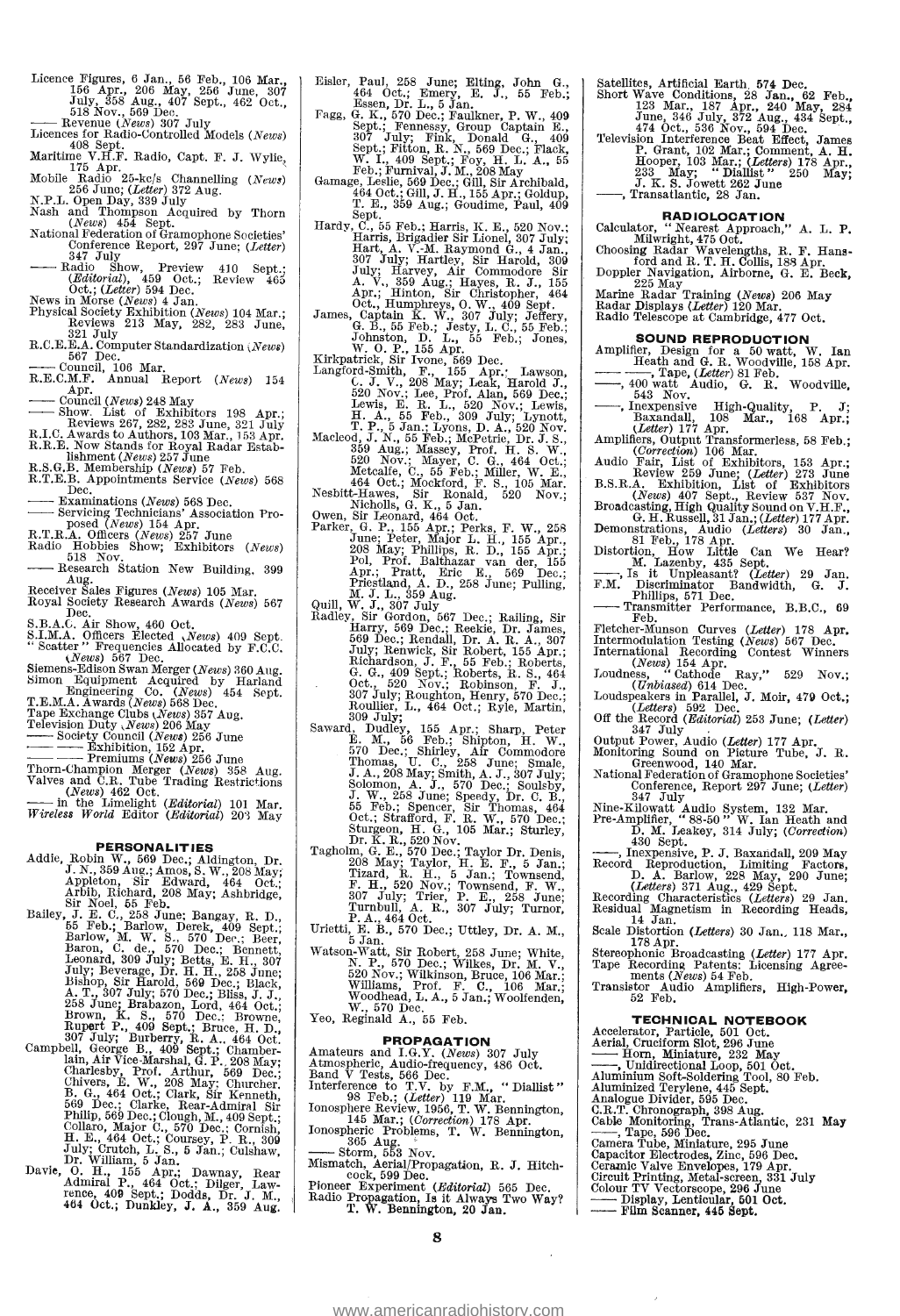Computer Code, 548 Nov.<br>Elements, Neon, 138 Mar.<br>Elements, Superconductive, 232 May, 547<br>Nov. High-speed Correlation, 446 Sept., 595 Nigh-speed Correlation, 446 Sept., 595<br>
Dec. This peed Correlation, 446 Sept., 595<br>
Copper Foil, Adhesive, 296 June<br>
Counter, Remote Preset, 548 Nov.<br>
Counting Measurements, Repeated, 446 Sept.<br>
Counting Measurements, Repe Empucas Demandia, Iradiated-Polythene, 332<br>
Encapsilation, Iradiated-Polythene, 332<br>
Facepsility V.H.F., 137 Mar.<br>
Ferroelectric Ceramics, 296 June<br>
Flip-Flop, Single-Pentode, 79 Feb.<br>
Unction Generator Tube, 397 Aug.<br>
Hor Nov. Nov.<br>Mercury Switch, 548 Nov.<br>Microwave Ferrites, 331 July<br>—— Multiplication, Travelling.Wave,<br>—— Multiplication, Travelling.Wave, 502 Oct.<br>Pulse Power Measurement, 398 Aug.  $501$ Millimetre Wavelength Measurement, Mudulation, Frequency Shift, 595 Dec.<br>
Mudulation, Frequency Shift, 595 Dec.<br>
Mudtiplex Indication System, 231 May<br>
Noise Filter, Optical, 502 Oct.<br>
Oven, Temperature Compensation, 296 June<br>
Paralysis Circuits, 445 Sept.<br> Oct. Pill, Radio, 296 June<br>
Prichaimeter, Non-Linear-Function, 501<br>
Oct. Note<br>
Printed Matrix Store, 232 May<br>
R.F. Absorption Matting, 231 May<br>
Radio Matrix Store, 232 May<br>
Radio Matrix Store, 328 Mar.<br>
Record, 84 r.p.m., 596 D

- Transistor, V.H.F., 179 Apr.<br>
 Batteries, 180 Apr.<br>
 Biological Amplifiers, 40 Jan.<br>
 Crystal Oscillator, 232 May<br>
 Decade Counter, 41 Jan.<br>
 Nilowatt Pulse, 295 June<br>
—, Nilowatt Pulse, 295 June<br>
—, Suitching, 595 Dc
- Feb.

- **TELEVISION**<br>Amateurs and TV Interference (News) 54 B.B.C. Colour Tests, Second Series (News) 567
- 
- 
- 
- 
- 
- 
- 
- 
- 
- 
- 
- Electroluminescence, D. W. G. Ballentyne,
- 128 Mar.<br>
Trame Pulse Separator, H. D. Kitchin,
- 554 Nov.
- 
- 
- Franch Television, "Diallist," 12. Internal<br>
French Television, "Diallist," 148 Mar.<br>
Horizontal versus Vertical Resolution, L. C.<br>
Josty, 304 July; (Letter) 430 Sept.<br>
I.T.A. Black Hill Station Opened (News)<br>
408 Sept.<br>
	-
- 
- 
- 119 Mar.<br>
Sea Reflections, Television, J. K. S.<br>
Jowett, 262 June<br>
Line. Scan Ringing, Overcoming, K. G.<br>
Line. Scan Ringing, Overcoming, K. G.<br>
Beauchamp, 441 Sept.; (Letter) 593<br>
Dec Long-distance Television Reception (News)
- Monitoring Sound on Picture Tube, J. R.
- 
- 
- 
- 
- Monitoring Sound on Picture Tube, J. R.<br>
Greenwood, 140 Mar.<br>
Greenwood, 140 Mar.<br>
Thermational Colour TV Symposium,<br>
354 Aug.; (Letter) 487 Oct.<br>
Picture Height (Letter) 430 Sept.<br>
Projection Television (Letters) 430 Sept
- 
- 
- 
- 
- 
- 
- School Television: Approved Receivers, 182<br>
Apr. Apr. Bouthern I.T.A. Station, 280 June<br>
Southern I.T.A. Station, 280 June<br>
Spot Wobble, Synchronous, 254 June<br>
Subjective Colour for Television? C. E. M.<br>
Hansel, 508 Oct.<br>
- 

Transatlantic Television, 28 Jan. Twenty-one Years (*Editorial*) 565 Dec.<br>Twenty-one Years (*Editorial*) 565 Dec.<br>Tubeless Colour Television? 2 Jan.<br>X-radiation from TV Sets (*Letter*) 594 Dec.

- TEST AND MEASUREMENT
- 
- 
- **TEST AND MEASUREMENT**<br>
Eridge, Component Testing, C. D. Lindsay,<br>
549 Nov.<br>
Cascode Characteristics, W. Grant, 33 Jan.<br>
D.C. Null Detector, Sensitive, Francis Oakes<br>
and E. W. Lawson, 597 Dec.<br>
F.M. Discriminator Bandwidt
- Feb.
- International Instrument Show, List of Ex-<br>hibitors (News) 104 Mar.; Review 223 May
- 
- Measuring and Test Gear, 321 July<br>Nomogram, Resistance-Current-Voltage-<br>Power, B. E. Jackson, 18 Jan.; (Letter) 82 Feb.
- Form 1. B. J., J., J., H. B. Dent, 121 Marson, 1934.<br>
Oscillator, Grid-Dip, H. B. Dent, 121 Marson, 182 Feb.<br>
Oscilloscope, D.C. Calibrated, B. Pearce,<br>
539 Nov.<br>
France Measurement, Sqn. Ldr.<br>
France Measurement, Sqn. Ldr
- 
- 
- 
- 
- 
- 
- 181 Apr.

- 
- 
- **TRANSMISSION AND<br>COMMUNICATIONS**<br>B.B.C. V.H.F. Stations (*News*) 54 Feb.<br>Clyde Ship-to-Shore Telephone, 255 June<br>Communication by Induction (*Editorial*) 515
- Communication by Induction (Editorial) 515<br>Information Theory and Broadcasting (Edit-<br>Information Theory and Broadcasting (Edit-<br>Interference Suppression: Advisory Commit-<br>tee on I.S.M. (News) 54 Feb.<br>Mobile Eadito Interc
- 
- 
- 
- 
- 
- 583 Dec.<br>Satellites, Artificial Earth, 574 Dec.<br>"Scatter" Frequencies Allocated by F.C.C.<br>(News) 567 Dec.<br>Southern I.T.A. Station, 280 June<br>Television Coverage (Letters) 273 June, 347<br>Television Coverage (Letters) 273 June
- 
- 
- Television Coverage (Letters) 210 July<br>V.H.F. Broadcasting, High-Quality Sound,<br>G. H.Russell, 31 Jan.; (Letter) 177 Apr.<br>—— Radio, Maritime, Capt. F. J. Wylie,<br>175 Apr.
- 
- **VALVES AND SEMICONDUCTORS**<br>C.R. Tubes and Photoelectric Devices, 283 Gated-Beam Valve, Lawrence W. Jolmson,

- Gated-Beam Valve, Lawrence W. Johnson,<br>23 Jan.<br>Milestones in Radio (*Editorial*) 51 Feb.<br>Monopolies Report on Valves and C.R. Tubes<br>(*News*) 105 Mar.<br>Potential, "Cathode Ray," 393 Aug.<br>7. More About, "Cathode Ray," 431
- Sept.
- 
- 
- Sipple-beam Colour Tube, 2 Jan.<br>
Symbols, Semiconductor, P. M. Thompson<br>
and J. Bateson, 525 Nov.<br>
mand J. Bateson, 525 Nov.<br>
488 Oct.<br>
Thermionic Cathodes, Modern, R. W. Fane,<br>
Transistor Audio Amplifiers, High-Power,<br>
52
- 11ansson 21and 11ansson<br>
52 Feb.<br>
Circuit Symbols, E. H. Cooke-Yar-<br>
borough, 333 July<br>
-- Graphical Symbols, "Cathode Ray,"<br>
194 Apr.<br>
283 May, 273 June<br>
Nalves and C.R. Tube Trading Restrictions<br>
283 May, 273 June<br>
The C
- 
- 
- 
- 
-